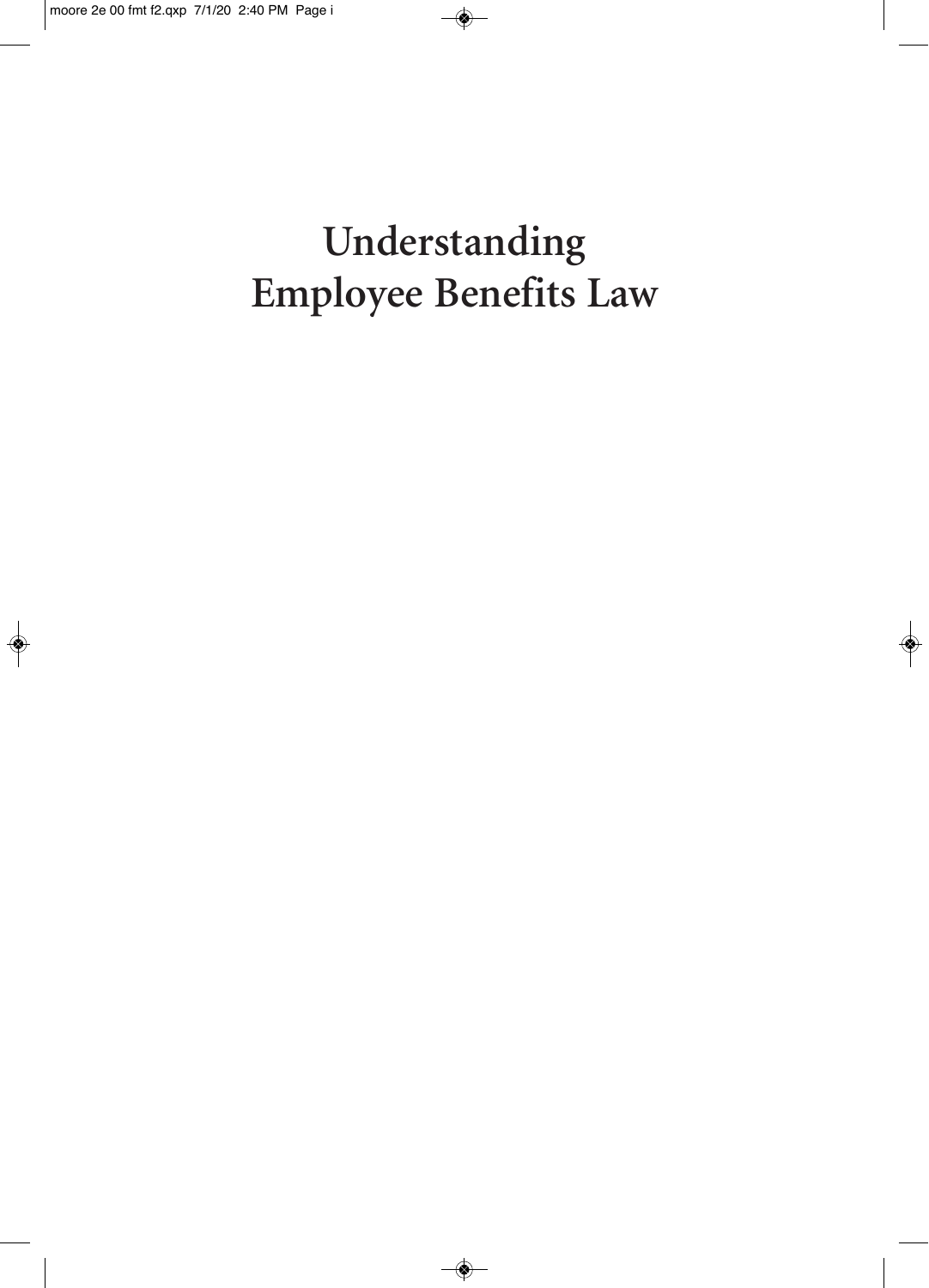#### **Carolina Academic Press Understanding Series**

**Understanding Administrative Law**, **Sixth Edition** William Fox, Jr.

**Understanding Alternative Dispute Resolution** Kristen M. Blankley and Maureen A. Weston

> **Understanding Animal Law** Adam Karp

**Understanding Antitrust and Its Economic Implications, Seventh Edition** E. Thomas Sullivan and Jeffrey L. Harrison

**Understanding Bankruptcy, Fourth Edition**

Jeffrey Ferriell and Edward J. Janger

**Understanding California Community Property Law**  Jo Carrillo

**Understanding Capital Punishment Law, Fourth Edition**  Linda E. Carter, Ellen S. Kreitzberg, and Scott W. Howe

**Understanding Civil Procedure, Sixth Edition** Gene R. Shreve, Peter Raven-Hansen, and Charles Gardner Geyh

**Understanding Civil Procedure: The California Edition** Walter W. Heiser, Gene R. Shreve, Peter Raven-Hansen, and Charles Geyh

**Understanding Civil Rights Litigation, Second Edition** Howard M. Wasserman

**Understanding Conflict of Laws, Fourth Edition**

William M. Richman, William L. Reynolds, and Chris A. Whytock

**Understanding Constitutional Law, Fourth Edition**

John B. Attanasio and Joel K. Goldstein

**Understanding Contracts, Fourth Edition** Jeffrey Ferriell

> **Understanding Copyright Law, Seventh Edition** Marshall A. Leaffer

**Understanding Corporate Law, Fifth Edition** Arthur R. Pinto and Douglas M. Branson

**Understanding Corporate Taxation, Fourth Edition** Leandra Lederman and Michelle Kwon **Understanding Criminal Law, Eighth Edition** Joshua Dressler

**Understanding Criminal Procedure: Vol. 1: Investigation, Seventh Edition** Joshua Dressler, Alan C. Michaels, and Ric Simmons

**Understanding Criminal Procedure: Vol. 2: Adjudication, Fourth Edition** Joshua Dressler and Alan C. Michaels

**Understanding Disability Law, Third Edition-**Mark C. Weber

**Understanding Election Law and Voting Rights** Michael R. Dimino, Bradley A. Smith, and Michael E. Solimine

**Understanding Employee Benefits Law, Second Edition,** Kathryn L. Moore

**Understanding Employment Discrimination Law, Second Edition** Thomas R. Haggard

**Understanding Employment Law, Third Edition** 

Paul M. Secunda, Richard A. Bales, and Jeffrey M. Hirsch

**Understanding Environmental Law, Third Edition** Philip Weinberg and Kevin A. Reilly

**Understanding Estate and Gift Taxation, Second Edition** 

Brant J. Hellwig and Robert T. Danforth

**Understanding Evidence, Fifth Edition**  Paul C. Giannelli

**Understanding Family Law, Fourth Edition** John Gregory, Peter N. Swisher, and Robin Wilson

> **Understanding Federal and California Evidence**  Paul C. Giannelli

**Understanding Federal Courts and Jurisdiction, Second Edition**  Linda Mullenix, Martin H. Redish, and Georgene Vairo

**Understanding Federal Income Taxation, Sixth Edition**  J. Martin Burke and Michael K. Friel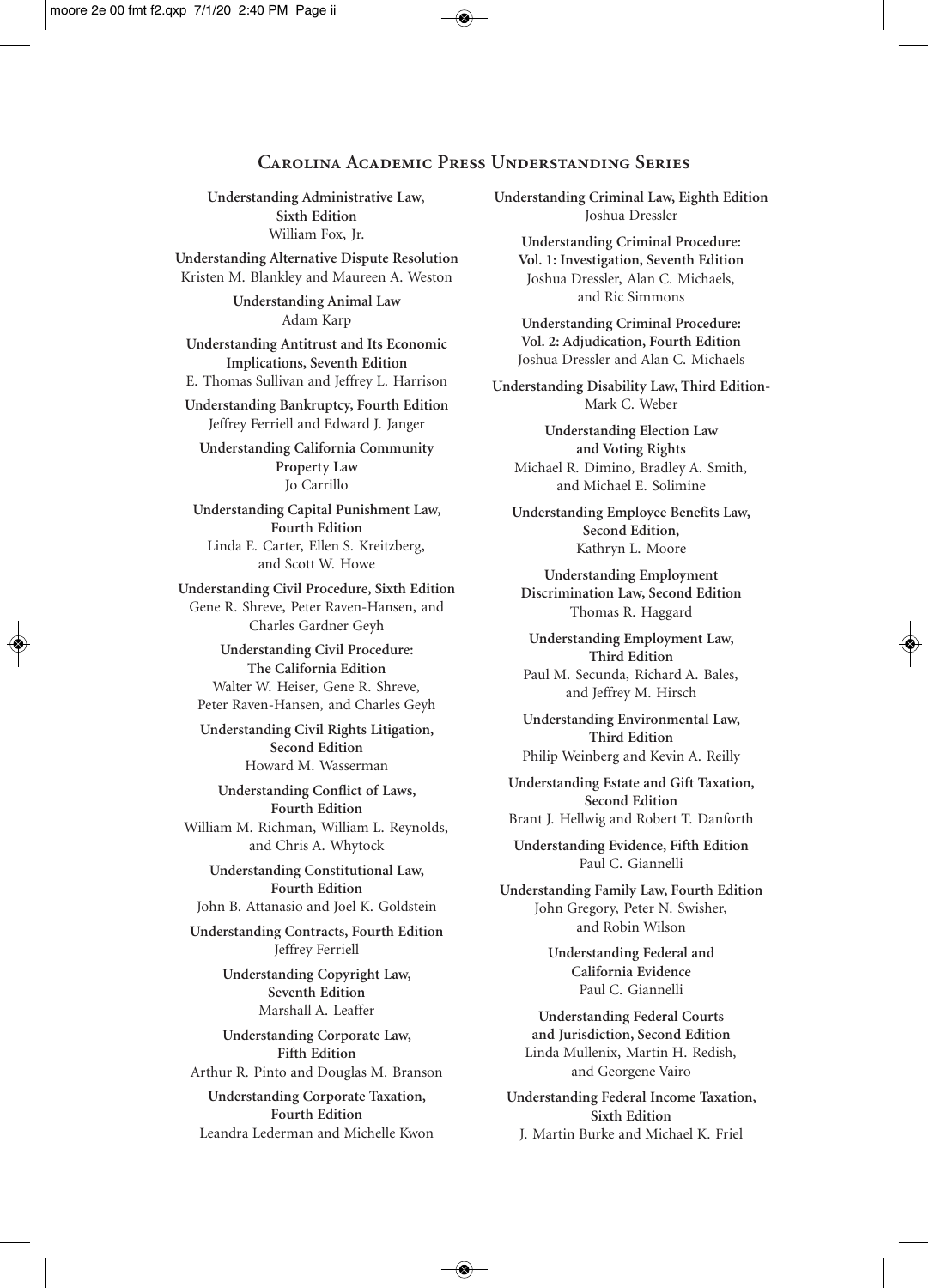**Understanding The First Amendment, Seventth Edition** Russell L. Weaver

**Understanding Immigration Law, Third Edition** Kevin R. Johnson, Raquel Aldana, Bill Ong Hing, Leticia M. Saucedo, and Enid Trucios-Haynes

**Understanding Insurance Law, Sixth Edition** Robert H. Jerry, II and Douglas Richmond

**Understanding Intellectual Property Law, Fourth Edition** Tyler T. Ochoa, Shubha Ghosh, and Mary LaFrance

**Understanding International Business and Financial Transactions, Fourth Edition** Jerold A. Friedland

**Understanding International Criminal Law, Third Edition** Ellen S. Podgor and Roger S. Clark

> **Understanding International Law, Second Edition** Stephen C. McCaffrey

**Understanding Jewish Law, Second Edition** Steven H. Resnicoff

> **Understanding Juvenile Law, Fifth Edition** Martin Gardner

**Understanding Labor Law, Fifth Edition**  Douglas E. Ray, Calvin William Sharpe, and Robert N. Strassfeld

**Understanding the Law of Terrorism, Second Edition** Erik Luna and Wayne McCormack

**Understanding the Law of Zoning and Land Use Controls, Third Edition** Barlow Burke

**Understanding Lawyers' Ethics, Fifth Edition** Monroe H. Freedman and Abbe Smith

> **Understanding Local Government, Second Edition** Sandra Stevenson

**Understanding Modern Real Estate Transactions, Fourth Edition**  Alex M. Johnson, Jr.

**Understanding Negotiable Instruments and Payment Systems, Second Edition** William H. Lawrence

**Understanding Nonprofit and Tax Exempt Organizations, Second Edition** Nicholas P. Cafardi and Jaclyn Fabean Cherry

> **Understanding Partnership and LLC Taxation, Fourth Edition**  Jerold A. Friedland

**Understanding Patent Law, Third Edition** Amy L. Landers

**Understanding Products Liability Law, Second Edition** Bruce L. Ottley, Rogelio A. Lasso,

and Terrence F. Kiely

**Understanding Property Law, Fourth Edition** John G. Sprankling

**Understanding Remedies, Third Edition** James M. Fischer

**Understanding Sales and Leases of Goods, Third Edition** William H. Henning, William H. Lawrence, and Henry Deeb Gabriel

**Understanding Secured Transactions, Fifth Edition** William H. Lawrence, William H. Henning, and R. Wilson Freyermuth

> **Understanding Securities Law, Seventh Edition** Marc I. Steinberg

**Understanding Taxation of Business Entities** Walter D. Schwidetzky and Fred B. Brown

**Understanding Torts, Sixth Edition** John L. Diamond, Lawrence C. Levine, and Anita Bernstein

**Understanding Trademark Law, Fourth Edition**  Mary LaFrance

**Understanding Trusts and Estates, Sixth Edition** Roger W. Andersen and Susan Gary

**Understanding White Collar Crime, Fourth Edition** J. Kelly Strader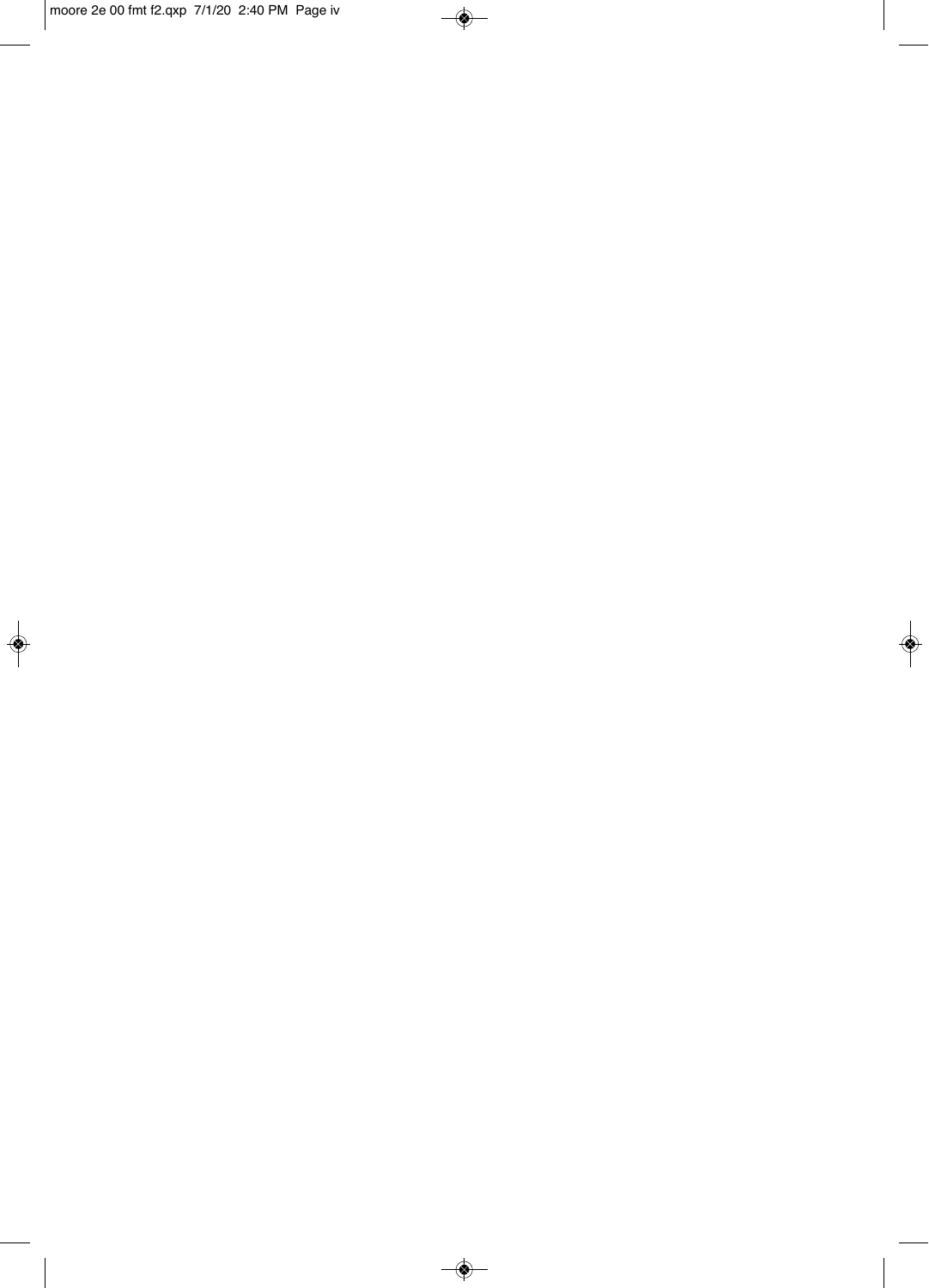## **Understanding Employee Benefits Law**

second edition

**Kathryn L. Moore**

Stites and Harbison Professor of Law University of Kentucky College of Law



Carolina Academic Press Durham, North Carolina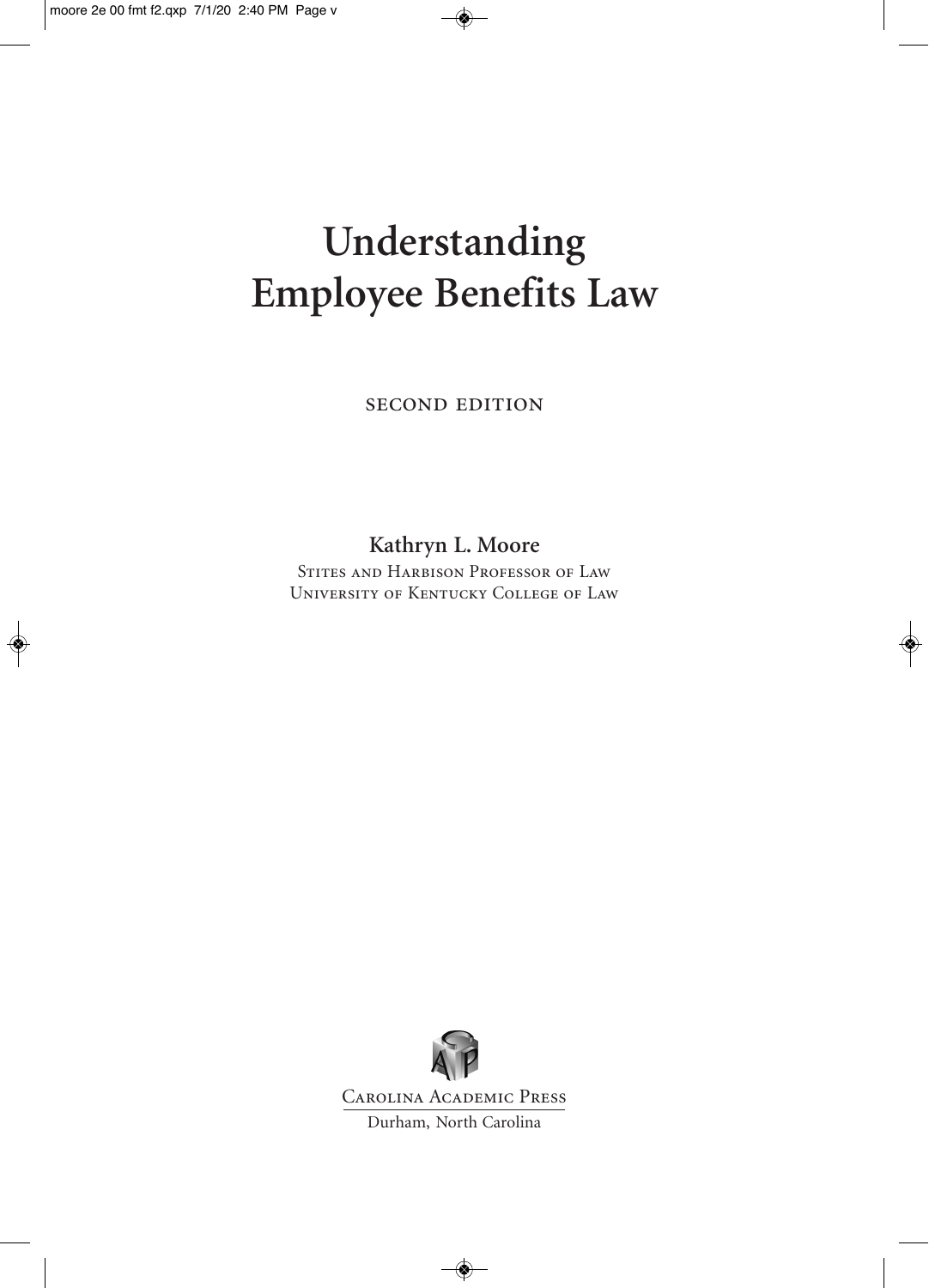Copyright © 2020 Kathryn L. Moore All Rights Reserved

ISBN 978-1-5310-1462-9 e-ISBN 978-1-5310-1463-6

Library of Congress Cataloging-in-Publication Data

Names: Moore, Kathryn L., 1961- author. Title: Understanding employee benefits law / by Kathryn L. Moore. Description: Second edition. | Durham, North Carolina : Carolina Academic Press, LLC, [2020] | Series: Understanding Series | Includes bibliographical references and index. Identifiers: LCCN 2020013005 (print) | LCCN 2020013006 (ebook) | ISBN 9781531014629 (paperback) | ISBN 9781531014636 (ebook) Subjects: LCSH: Employee fringe benefits--Law and legislation--United States. | Pension trusts--Law and legislation--United States. Classification: LCC KF3509 .M66 2020 (print) | LCC KF3509 (ebook) | DDC 344.7301/255--dc23 LC record available at https://lccn.loc.gov/2020013005 LC ebook record available at https://lccn.loc.gov/2020013006

Carolina Academic Press 700 Kent Street Durham, North Carolina 27701 Telephone (919) 489-7486 Fax (919) 493-5668 www.cap-press.com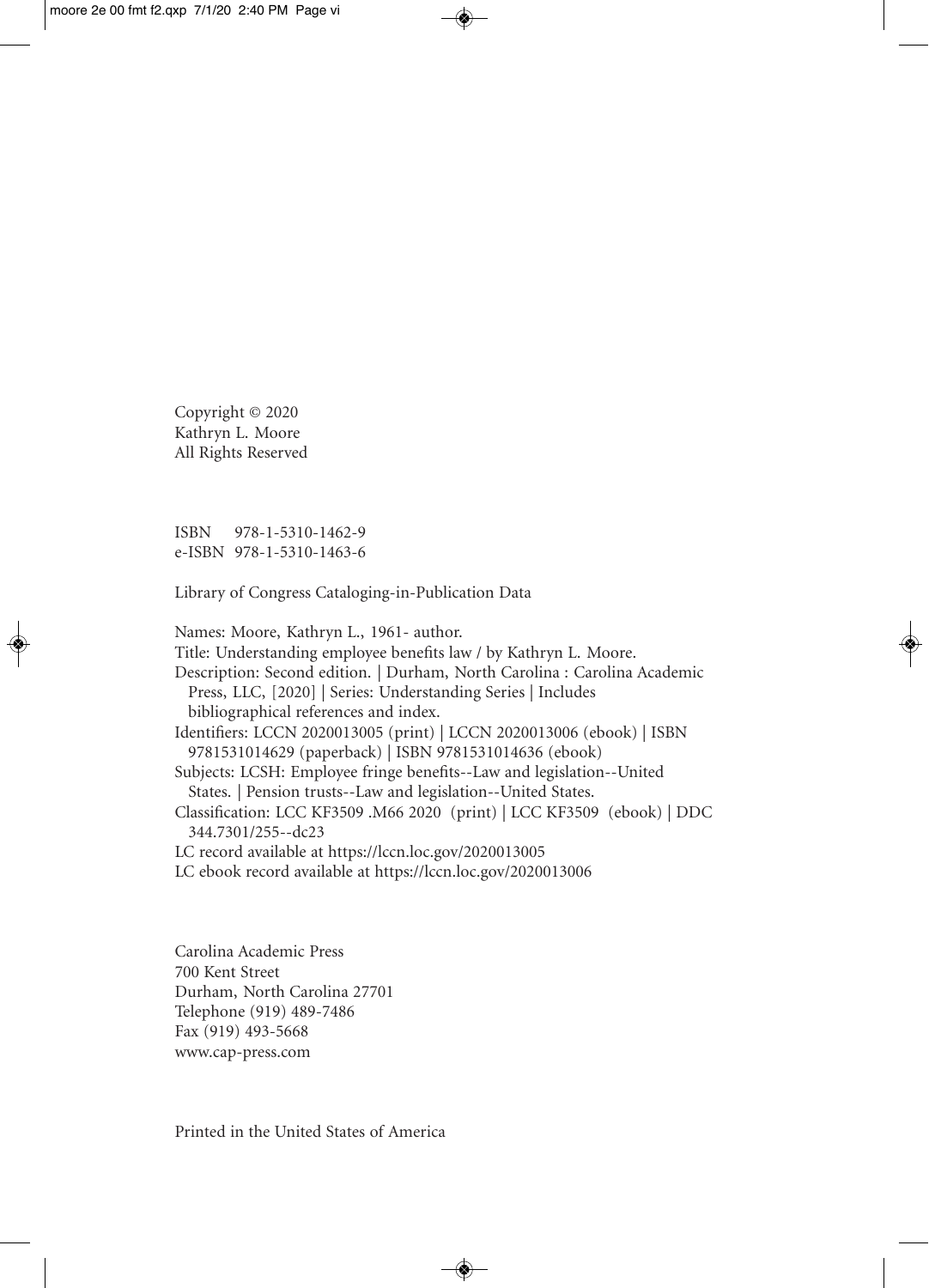$T<sub>0</sub>$ PDH, RMMH, and FGMH

and

In Memory of RBM and MTM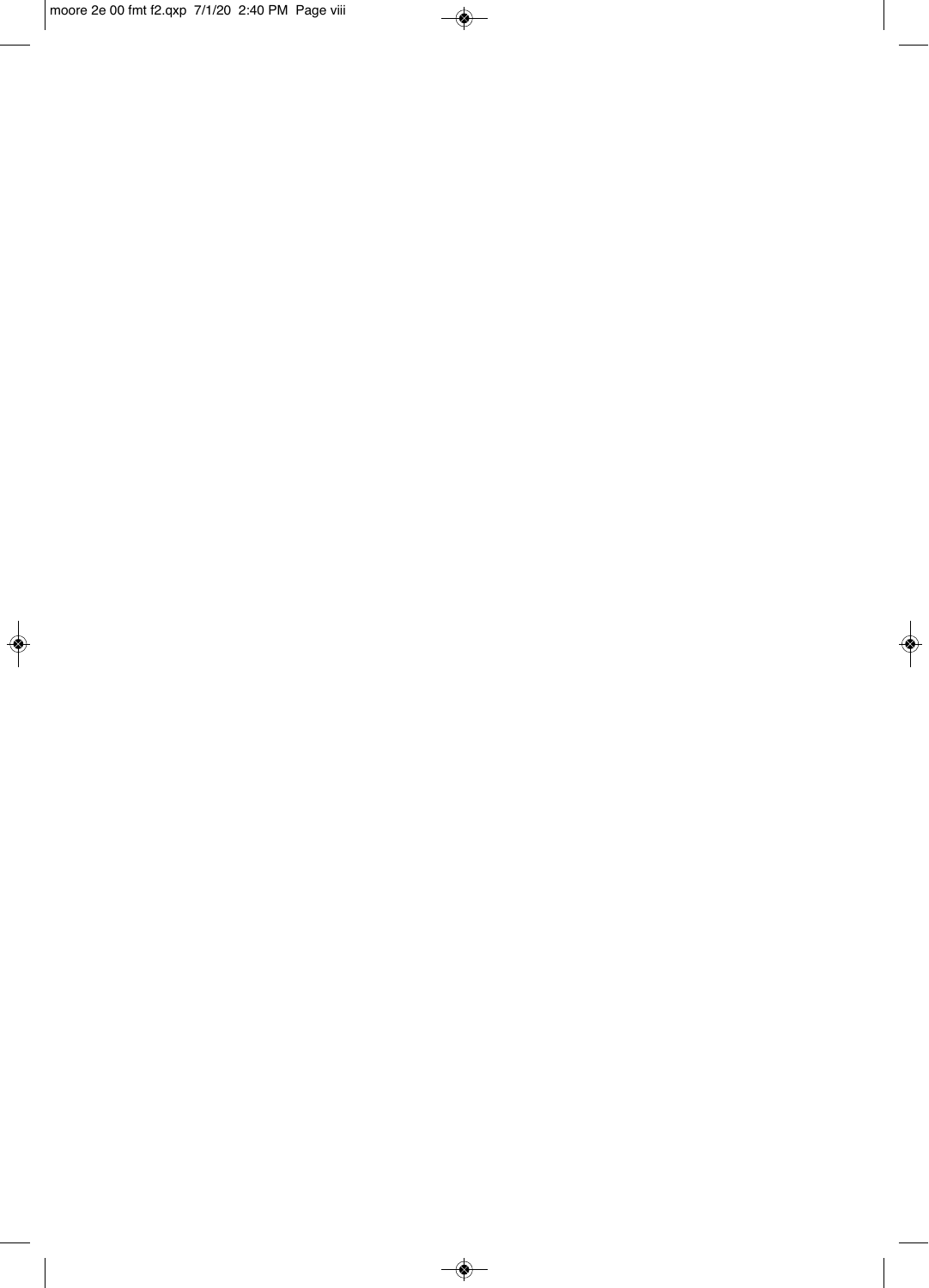## **Contents**

| Preface                                                        | xxvii          |
|----------------------------------------------------------------|----------------|
| Acknowledgments                                                | xxix           |
| Chapter 1 • Introduction                                       | 3              |
| §1.01 What Are Employee Benefits?                              | $\mathfrak{Z}$ |
| §1.02 Why Do Employers Offer Employee Benefits?                | $\overline{4}$ |
| §1.03 How Are Employee Benefits Regulated?                     | 5              |
| §1.04 History and Purposes of ERISA                            | 6              |
| [A] Pre-ERISA Regulation of Employee Benefit Plans             | 6              |
| [1] Federal Income Tax Law                                     | 6              |
| [2] Federal Labor Law                                          | 7              |
| [3] Welfare and Pension Plans Disclosure Act                   | $\overline{7}$ |
| [4] State Law                                                  | 8              |
| [B] Failure of Pre-ERISA Law to Protect Plan Participants and  |                |
| <b>Beneficiaries</b>                                           | 8              |
| [C] Purposes of ERISA                                          | 10             |
| §1.05 Overview of ERISA's Regulation of Employee Benefit Plans | 12             |
| [A] Statutory Framework                                        | 12             |
| $\lceil 1 \rceil$ Title I                                      | 13             |
| [2] Title II                                                   | 13             |
| [3] Title III                                                  | 13             |
| [4] Title IV                                                   | 15             |
| [B] ERISA's Numbering System                                   | 15             |
| [C] Coverage                                                   | 16             |
| [D] Risks against Which ERISA Protects                         | 17             |
| [1] Default Risk                                               | 17             |
| [2] Administration Risk                                        | 18             |
| §1.06 Relationship between ERISA and the Internal Revenue Code | 20             |
| §1.07 Overview of Tax Rules Governing Employee Benefits        | 21             |
| [A] Tax Exclusion                                              | 22             |
| [B] Tax Deferral                                               | 22             |
| [C] Roth Treatment                                             | 23             |
| Chapter 2 · Pension Plans                                      | 25             |
| §2.01 Introduction                                             | 25             |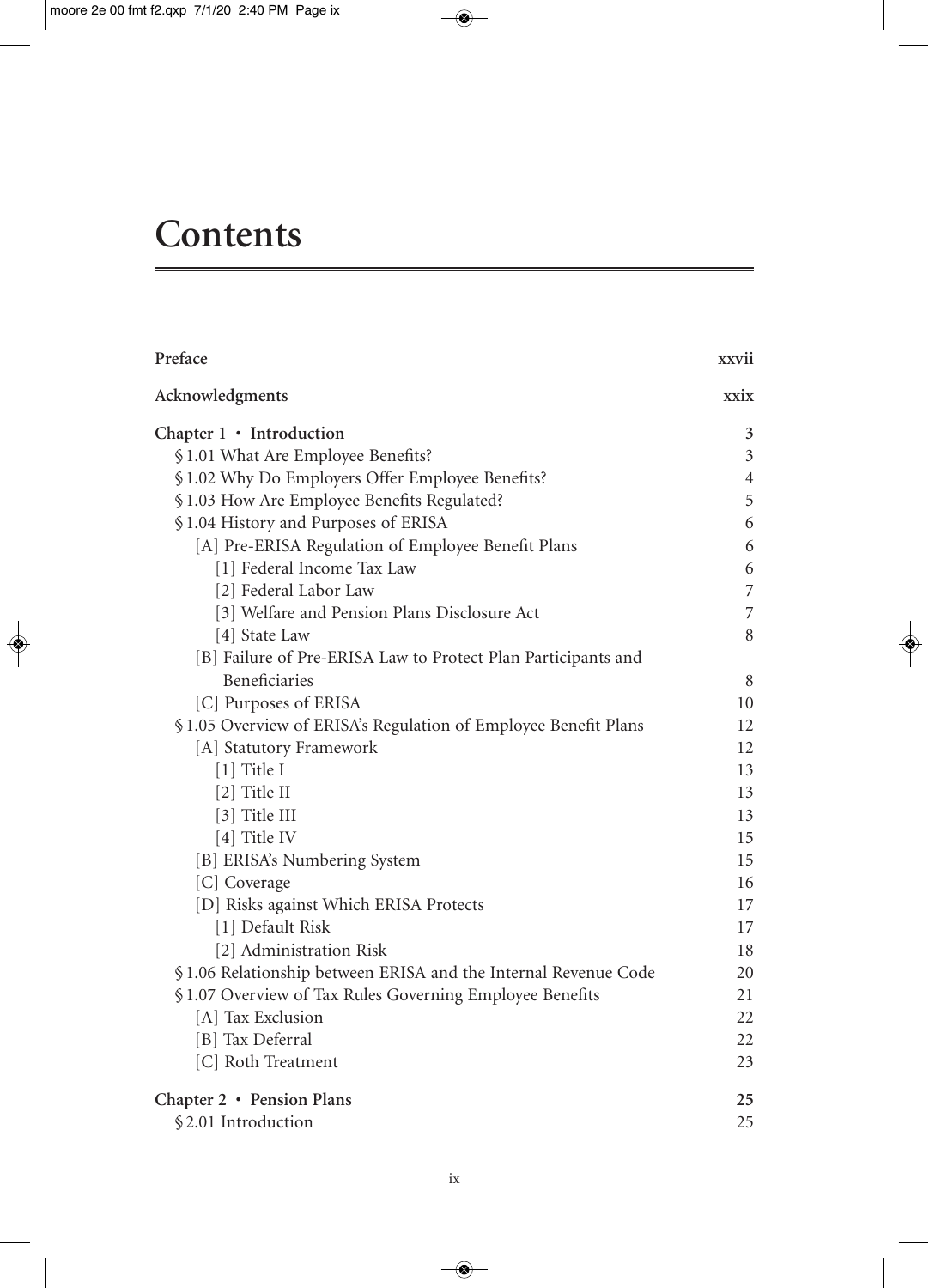| <b>CONTENTS</b> |
|-----------------|
|                 |

| §2.02 General Introduction to Pension Plans and the Distinction between |    |
|-------------------------------------------------------------------------|----|
| Defined Benefit Plans and Defined Contribution Plans                    | 25 |
| [A] Introduction to Defined Benefit Plans                               | 26 |
| [B] Introduction to Defined Contribution Plans                          | 27 |
| [C] Distinctions between Defined Benefit Plans and Defined              |    |
| <b>Contribution Plans</b>                                               | 27 |
| [1] Input vs. Output                                                    | 28 |
| [2] Funding                                                             | 28 |
| [3] Investment Risk                                                     | 30 |
| [4] Pension Benefit Guaranty Corporation (PBGC) Guarantee               | 30 |
| [5] Distributions                                                       | 31 |
| [6] Portability                                                         | 32 |
| [7] Older Workers versus Younger Workers and the Time Value             |    |
| of Money                                                                | 33 |
| [a] Time Value of Money and Its Assumptions                             | 33 |
| [i] Positive Interest Rates                                             | 34 |
| [ii] Compound Interest                                                  | 34 |
| [iii] Discounted Present Value                                          | 34 |
| [b] Time Value of Money and Defined Benefit Plans                       | 35 |
| [c] Time Value of Money and Defined Contribution Plans                  | 35 |
| § 2.03 A Closer Look at Defined Benefit Plans-Defined Benefit Plan      |    |
| Formulas and Definition of Compensation                                 | 37 |
| [A] Types of Benefit Formulas                                           | 37 |
| [1] Fixed Benefit Formula                                               | 37 |
| [2] Flat Benefit Formula                                                | 37 |
| [3] Unit Benefit Formula                                                | 38 |
| Example 1—Unit Benefit Plan Using a Fixed Dollar Unit                   | 38 |
| Example 2—Unit Benefit Plan Using a Percentage of Salary Unit           | 38 |
| [B] Calculating Compensation for Purposes of Benefit Formulas           | 39 |
| [1] Career Average Pay                                                  | 39 |
| [2] Final Average Pay                                                   | 39 |
| §2.04 Qualified Plans                                                   | 39 |
| [A] Qualification Requirements                                          | 40 |
| [1] Qualification Rules to Protect Plan Participants                    | 40 |
| [2] Qualification Rules to Target Tax Subsidy                           | 40 |
| [3] Enforcement of Qualification Requirements                           | 41 |
| [B] Tax Benefits of Traditional Qualified Plans                         | 41 |
| [1] Employer May Deduct Contributions to Qualified Plans When           |    |
| Made                                                                    | 42 |
| [2] Employees Do Not Need to Include Contributions in Income            |    |
| until Contributions Are Distributed to Them                             | 42 |
| [3] Earnings on Contributions Held by Qualified Plans Are Exempt        |    |
| from Tax                                                                | 43 |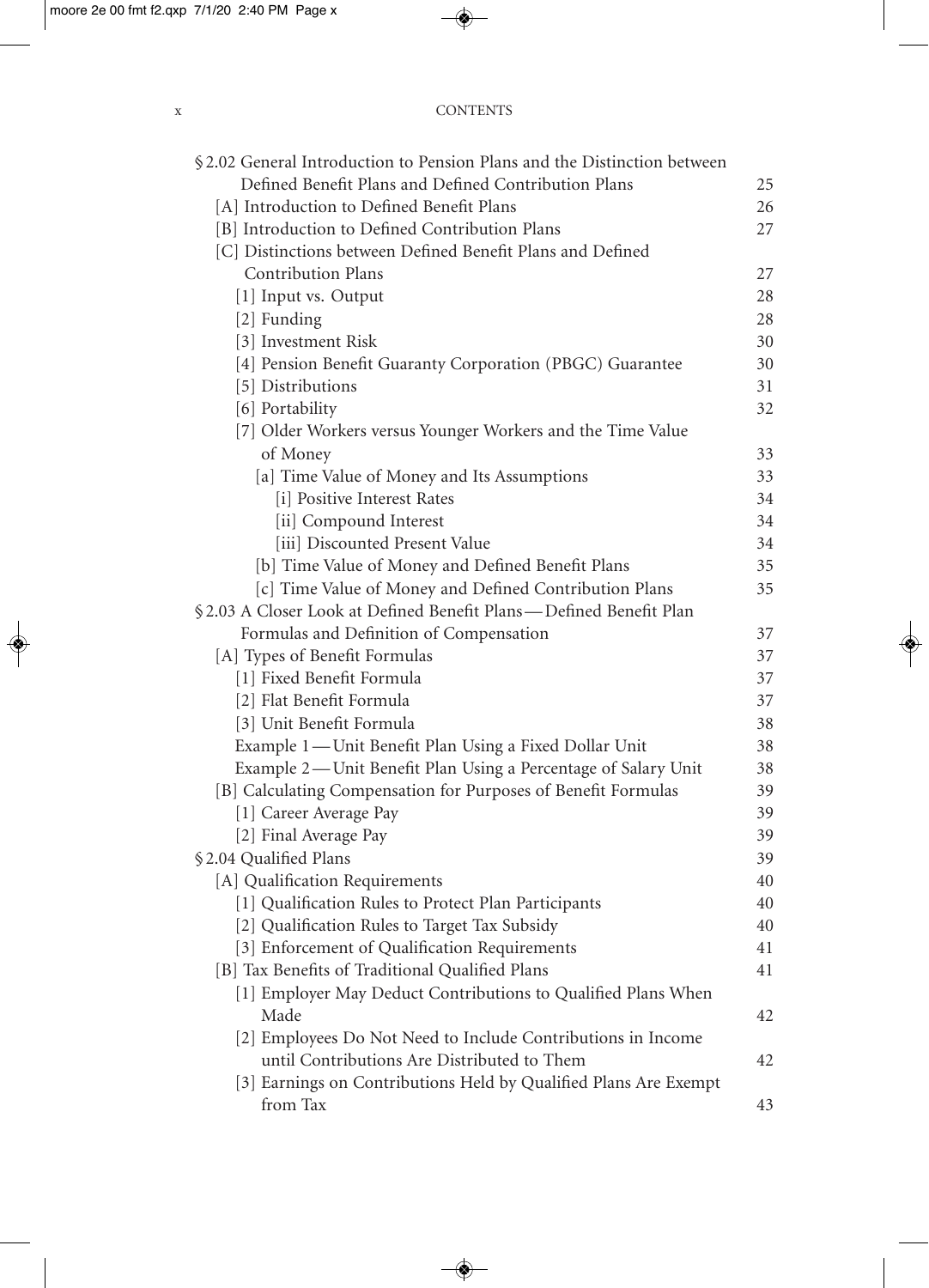| [4] Participants Can Roll Over Distributions from a Qualified Plan to |    |
|-----------------------------------------------------------------------|----|
| an Individual Retirement Account or Another Qualified Plan and        |    |
| Further Delay Taxation of Benefits                                    | 43 |
| [C] Economic Effect of Favorable Tax Treatment Accorded Traditional   |    |
| Qualified Plans                                                       | 43 |
| [D] Roth Treatment                                                    | 43 |
| [E] Basic Types of Qualified Plans                                    | 44 |
| [1] Profit-Sharing Plans                                              | 44 |
| [2] Stock Bonus Plans                                                 | 45 |
| [3] Pension Plans                                                     | 45 |
| § 2.05 "ERISA-Qualified Plans"                                        | 47 |
| § 2.06 Special Types Of Qualified Plans                               | 47 |
| $[A]$ 401 $(k)$ Plans                                                 | 47 |
| [B] Employee Stock Ownership Plans (ESOPs)                            | 49 |
| [C] Cash Balance Plans                                                | 50 |
| [D] Individual Retirement Accounts (IRAs)                             | 53 |
| Chapter 3 • Welfare Plans                                             | 57 |
| §3.01 Introduction                                                    | 57 |
| §3.02 What Is a Welfare Benefit Plan?                                 | 58 |
| [A] What Are Welfare Benefits?                                        | 58 |
| [B] What Is a Plan?                                                   | 58 |
| [1] Donovan v. Dillingham Test                                        | 59 |
| [2] Excluded Plans                                                    | 60 |
| [3] Three-Step Inquiry                                                | 60 |
| §3.03 Introduction to Employment-Based Health Care Plans              | 61 |
| [A] Brief History of Employment-Based Health Care Plans               | 62 |
| [B] Reasons for Employment-Based Health Care                          | 62 |
| [1] Wage and Price Controls                                           | 62 |
| [2] Favorable Income Tax Treatment                                    | 62 |
| [C] Types of Employment-Based Health Care Plans                       | 63 |
| [1] Conventional Health Insurance                                     | 63 |
| [2] Health Maintenance Organizations (HMOs)                           | 64 |
| [3] Preferred Provider Organization (PPO) and Point of Service        |    |
| (POS) Plans                                                           | 65 |
| [4] Consumer-Driven Health Plans                                      | 66 |
| [D] Employers' Methods of Financing Employment-Based Health           |    |
| Plans and the Implications of the Financing Methods                   | 67 |
| [1] Fully-Insured Plans                                               | 68 |
| [2] Self-Funded or Self-Insured Plans                                 | 68 |
| [3] Implications of Financing Methods under ERISA                     | 69 |
| [4] Implication of Financing Method under the Affordable Care Act     | 70 |
| [5] Stop-Loss Insurance                                               | 71 |
| [a] Specific Attachment Point                                         | 72 |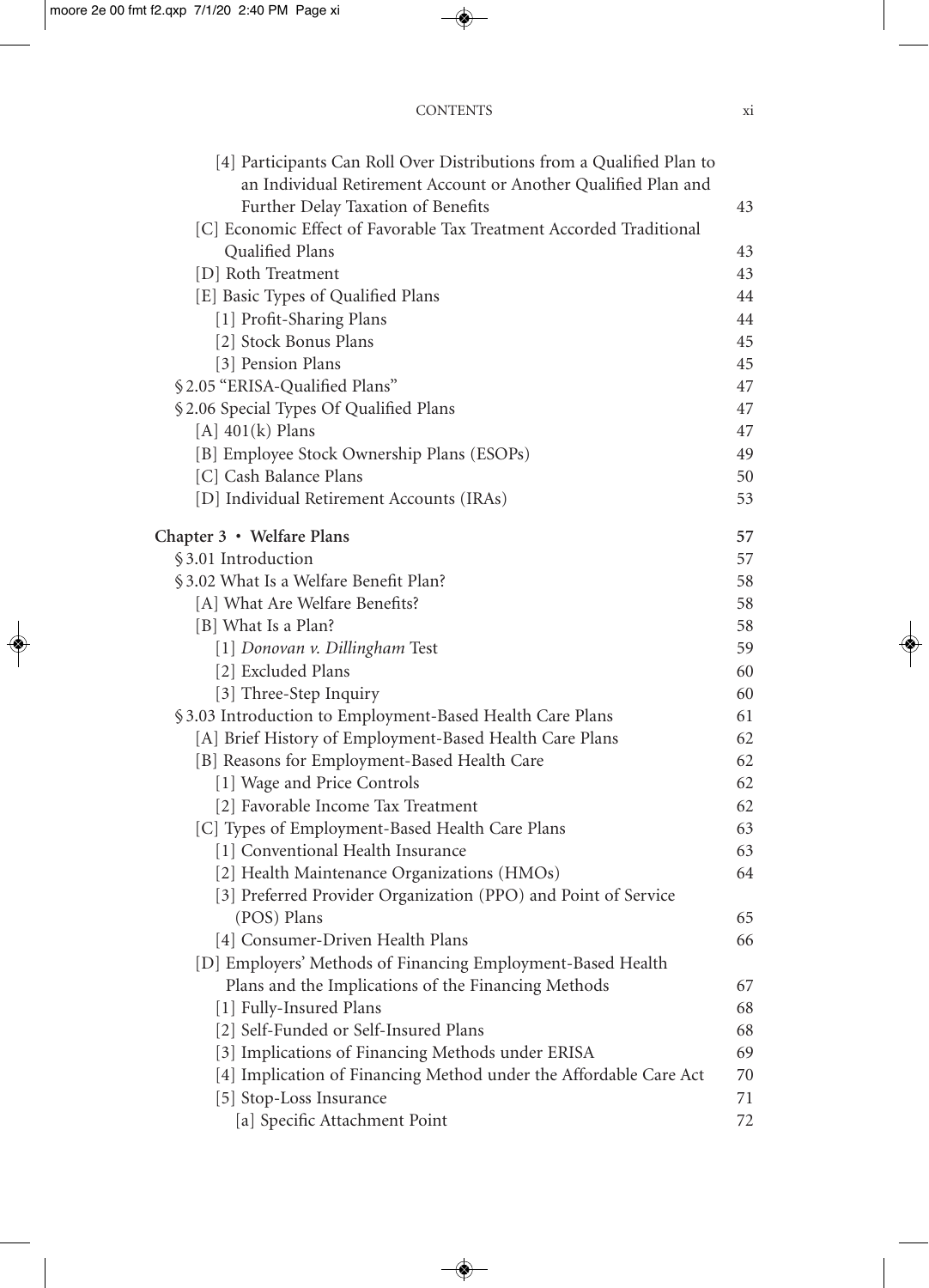| [b] Aggregate Attachment Point                                       | 72  |
|----------------------------------------------------------------------|-----|
| [6] Stop-Loss Insurance and the Distinction between Fully-Insured    |     |
| and Self-Funded Plans                                                | 72  |
| §3.04 ERISA's Regulation of Employer-Sponsored Health Plans Prior to |     |
| the Affordable Care Act                                              | 74  |
| §3.05 Problems with the U.S. Health Care System before the Enactment |     |
| of the Affordable Care Act                                           | 76  |
| [A] Number of Uninsured Individuals                                  | 76  |
| [B] High Costs                                                       | 78  |
| [C] Poorly Functioning Individual and Small Group Markets            | 79  |
| §3.06 The Affordable Care Act                                        | 81  |
| [A] Broad Overview of the Affordable Care Act                        | 83  |
| [B] ERISA's Incorporation of the Affordable Care Act's Provisions    | 83  |
| [C] Substantive Market Reforms                                       | 84  |
| [1] Provisions Expanding Coverage                                    | 86  |
| [a] Prohibitions on "Cherry Picking"                                 | 86  |
| [b] Coverage of Young Adults                                         | 87  |
| [2] Provisions Improving Coverage                                    | 88  |
| [a] Prohibition on Lifetime and Annual Dollar Limits on Benefits     | 88  |
| [b] Prohibition on Preexisting Condition Exclusions                  | 89  |
| [c] Preventive Care                                                  | 89  |
| [3] Summary of Market Reforms                                        | 90  |
| [D] Individual and Employer Mandates and Related Provisions          | 90  |
| [1] Overview of Individual and Employer Mandates and Related         |     |
| Provisions                                                           | 92  |
| [2] Individual Mandate - IRC § 5000A                                 | 92  |
| [3] Individual Subsidies                                             | 93  |
| [a] Premium Tax Credit—IRC § 36B                                     | 94  |
| [i] "Applicable Taxpayers"                                           | 94  |
| [ii] Amount of Tax Credit                                            | 95  |
| [iii] Direct Payment to Insurer                                      | 95  |
| [b] Cost-Sharing Subsidy                                             | 96  |
| [i] "Eligible Insureds"                                              | 96  |
| [ii] Amount of Subsidy                                               | 96  |
| [iii] Direct Payment to Insurer                                      | 97  |
| [4] Employer Mandate-IRC § 4980H                                     | 98  |
| [a] "Applicable Large Employers"                                     | 98  |
| [b] "Minimum Essential Coverage"                                     | 98  |
| [c] IRC §4980H(a) No Offer Penalty                                   | 99  |
| [d] IRC §4980H(b) Unaffordable Coverage Penalty                      | 99  |
| [i] Unaffordable                                                     | 100 |
| [ii] Minimum Value                                                   | 101 |
| [iii] Amount of Penalty                                              | 101 |
| [e] Effective Date                                                   | 101 |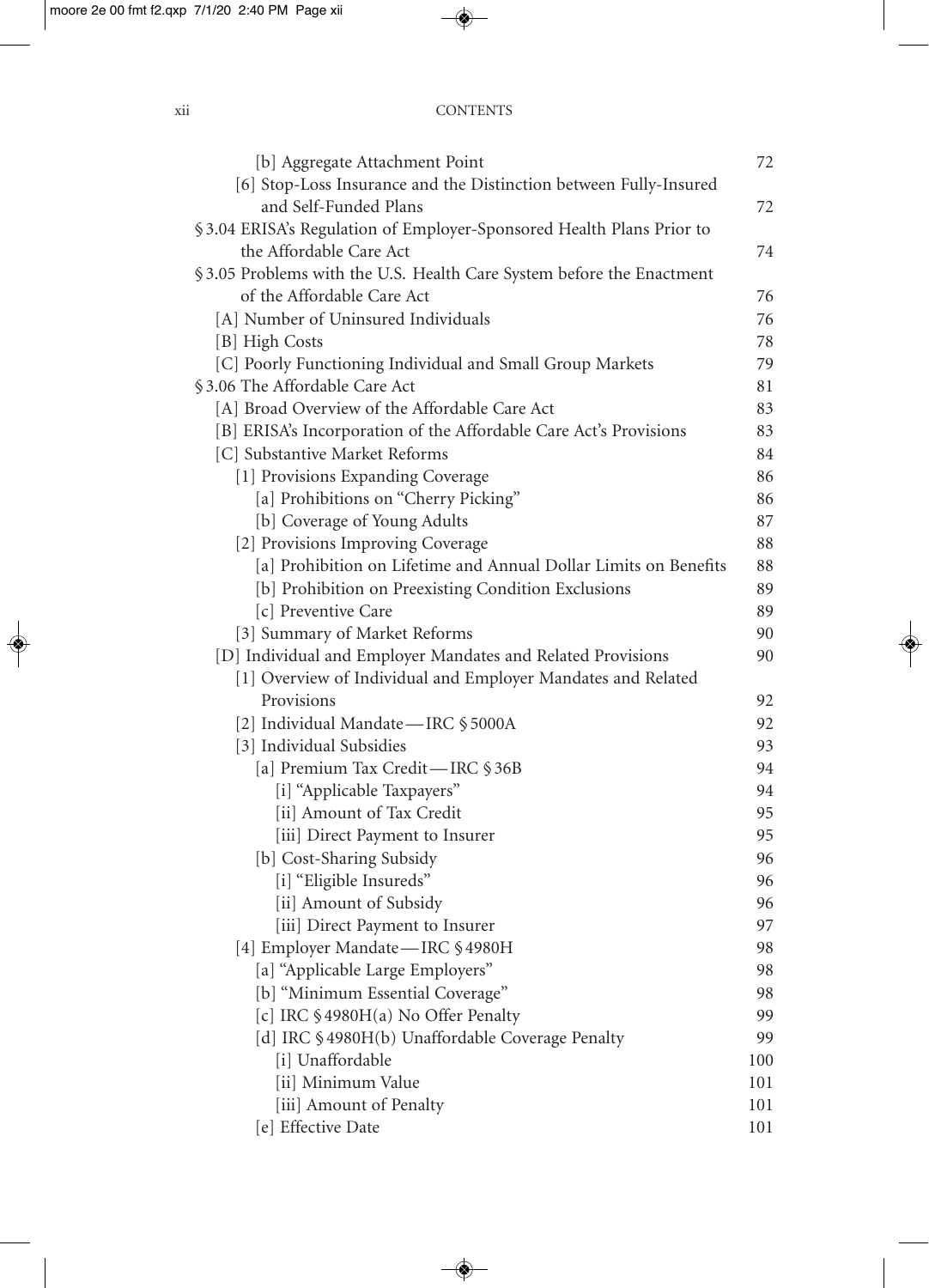| [f] Summary of Employer Mandate                                 | 102 |
|-----------------------------------------------------------------|-----|
| [5] Tax Credit for Small Employers - IRC § 45R                  | 102 |
| [6] Excise Tax on "Cadillac" Health Plans-IRC §4980I            | 103 |
| [7] Summary of Mandates and Related Provisions                  | 105 |
| [E] Health Insurance Exchanges or Health Insurance Marketplaces | 106 |
| [1] Types of Exchanges or Marketplaces                          | 106 |
| [a] Individual Exchange                                         | 107 |
| [b] Small Business Health Options Program (SHOP)                | 107 |
| [2] Essential Health Benefits Package                           | 107 |
| [a] Essential Health Benefits                                   | 107 |
| [b] Annual Cost-Sharing Limits                                  | 108 |
| [c] Actuarial Value Requirements                                | 108 |
| [F] Summary of the Affordable Care Act                          | 110 |
| § 3.07 Retiree Health Insurance                                 | 111 |
| [A] Types of Retiree Health Insurance                           | 111 |
| [B] Vesting of Retiree Health Benefits                          | 112 |
| [C] Retiree Health Benefits and the Accounting Rules            | 113 |
| [D] Retiree Health Benefits and the Age Discrimination in       |     |
| <b>Employment Act</b>                                           | 115 |
| § 3.08 Federal Taxation of Welfare Benefits                     | 115 |
| [A] Contributions to Fund Employer-Provided Health              |     |
| Insurance-IRC §106                                              | 116 |
| [B] Contributions to Consumer-Driven Health Care Plans          | 118 |
| [1] Health Savings Accounts (HSAs)                              | 118 |
| [2] Health Reimbursement Arrangements (HRAs)                    | 119 |
| [3] High Deductible Health Plans (HDHPs)                        | 119 |
| [C] Group-Term Life Insurance-IRC §79                           | 119 |
| [1] Group-Term Life Insurance                                   | 120 |
| [2] Exclusion for Group-Term Life Insurance                     | 120 |
| [D] IRC § 125 Cafeteria Plans                                   | 122 |
| [1] Premium Only Plans                                          | 122 |
| [2] Flexible Spending Accounts                                  | 123 |
| [a] Use It or Lose It Rule                                      | 124 |
| [b] Modifications to the Use It or Lose It Rule for Health FSAs | 124 |
| [i] 2 1/2 Month Grace Period                                    | 125 |
| [ii] \$500 Carryover                                            | 125 |
| [c] Uniform Coverage Rule for Health FSAs                       | 126 |
| [d] Limits on Contributions to FSAs                             | 126 |
| [e] Special FSA Rules for Health Savings Accounts (HSAs)        | 126 |
| [3] Full Flex Plans                                             | 127 |
| Chapter 4 • Plan Operation                                      | 129 |
| §4.01 Introduction                                              | 129 |
| §4.02 Writing Requirement—ERISA §402(a)(1)                      | 129 |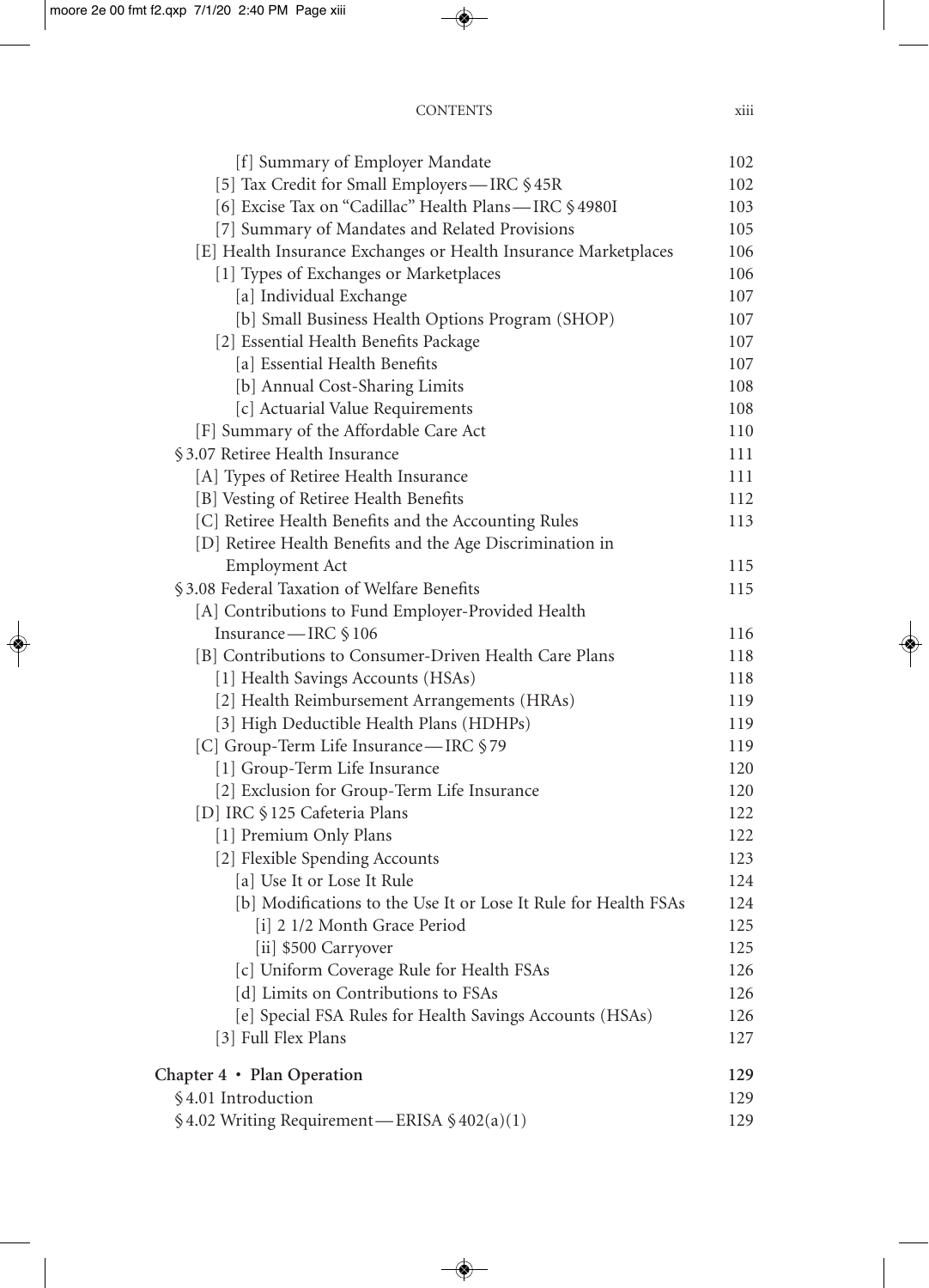| [A] Purpose of Writing Requirement                             | 130 |
|----------------------------------------------------------------|-----|
| [B] Required Elements of Written Plan Document                 | 130 |
| [C] Satisfying the Writing Requirement                         | 131 |
| [D] Effect of Failure to Satisfy Writing Requirement           | 132 |
| [E] Oral Representations and Estoppel Claims                   | 132 |
| §4.03 Reporting and Disclosure Requirements-ERISA §§101-111    | 133 |
| [A] Purposes of Reporting and Disclosure Requirements          | 134 |
| [B] Specific Reporting and Disclosure Requirements             | 134 |
| [C] Summary Plan Description                                   | 136 |
| §4.04 Plan Amendments                                          | 138 |
| [A] Plan Amendment Procedure—ERISA §402(b)(3)                  | 138 |
| [B] Anti-Cutback Rule for Pension Plans—ERISA § 204(g)         | 139 |
| [1] Purpose of the Anti-Cutback Rule                           | 139 |
| [2] Accrued versus Prospective Benefits                        | 139 |
| [3] Protected Benefits                                         | 140 |
| §4.05 ERISA §510                                               | 142 |
| [A] Purpose of ERISA § 510                                     | 142 |
| [B] Section 510's Four Prohibitions                            | 142 |
| [1] Exercise Clause or Retaliation Provision                   | 142 |
| [2] Interference Clause                                        | 143 |
| [3] Whistleblower Provision                                    | 144 |
| [4] Multiemployer Plan Provision                               | 145 |
| [C] Individuals Protected by ERISA § 510                       | 145 |
| [D] Proving an ERISA § 510 Claim - Shifting Burden of Proof    | 147 |
| [1] Plaintiff's Initial Burden of Proof                        | 148 |
| [2] Defendant's Burden of Proof                                | 148 |
| [3] Plaintiff's Final Burden of Proof                          | 149 |
| Chapter 5 • Regulation of Pension Plans                        | 151 |
| §5.01 Introduction                                             | 151 |
| § 5.02 Pension Benefit Security Rules                          | 151 |
| [A] Vesting Requirements-ERISA § 203; IRC § 411                | 152 |
| [1] Vesting Requirements for Employee Contributions            | 154 |
| [2] Vesting Requirements for Employer Contributions to Defined |     |
| <b>Benefit Plans</b>                                           | 154 |
| [a] Five-Year Cliff Vesting Schedule                           | 154 |
| [b] Three- to Seven-Year Graded Vesting Schedule               | 154 |
| [3] Vesting Requirements for Employer Contributions to Defined |     |
| <b>Contribution Plans</b>                                      | 155 |
| [a] Three-Year Cliff Vesting Schedule                          | 155 |
| [b] Two- to Six-Year Graded Vesting Schedule                   | 155 |
| [4] Summary of Vesting Schedules                               | 156 |
| [5] Forfeitures                                                | 157 |
| [6] Special Vesting Rules                                      | 157 |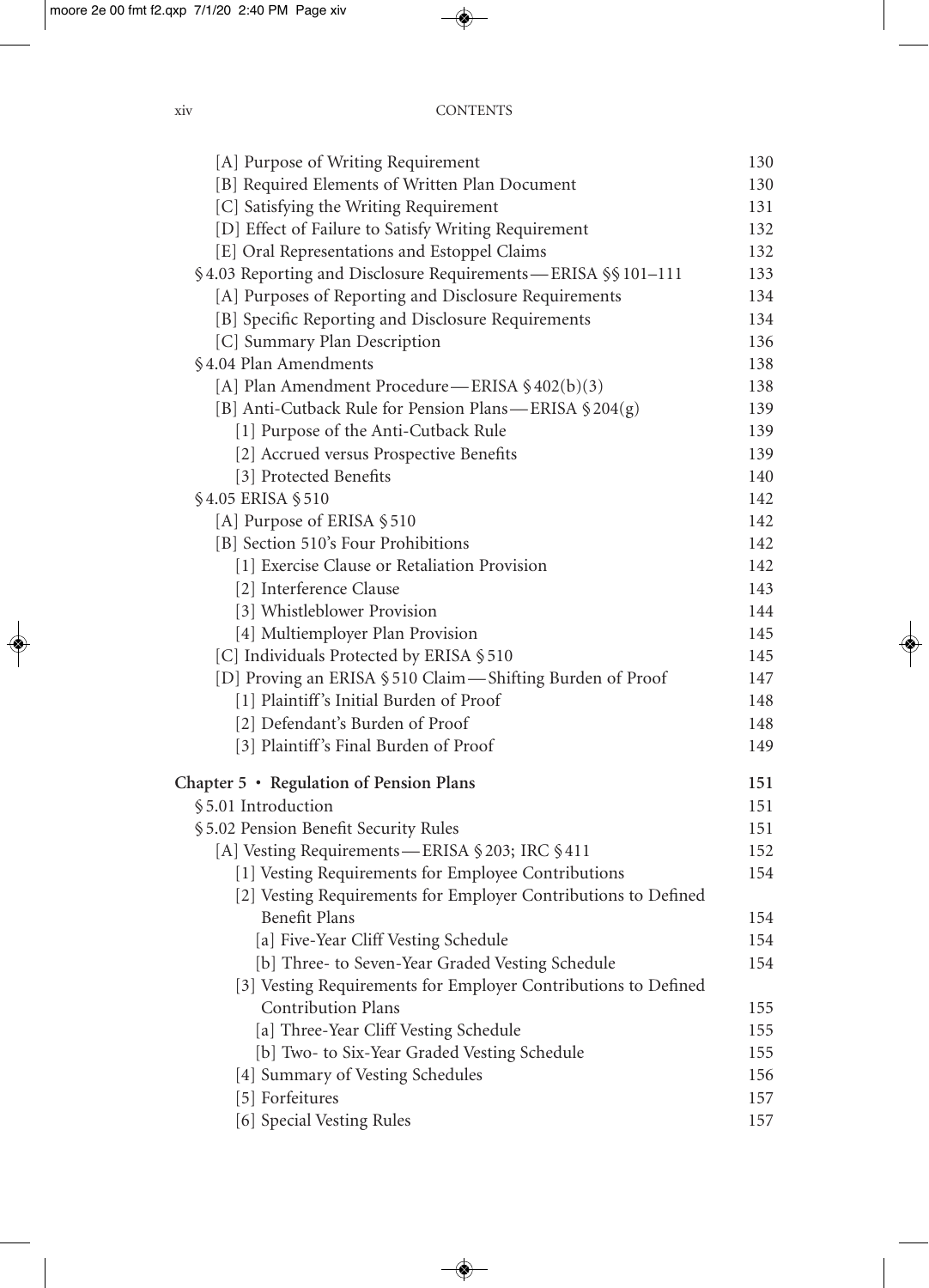| [a] Vesting upon Normal Retirement Age                              | 157 |
|---------------------------------------------------------------------|-----|
| [b] Vesting upon Plan Termination                                   | 158 |
| [c] Vesting of Top-Heavy Plans—IRC §416                             | 158 |
| [B] Minimum Age and Service Requirements—ERISA §202; IRC §410       | 158 |
| [C] Benefit Accrual Rules-ERISA § 204; IRC § 410                    | 159 |
| [1] Defined Contribution Plans                                      | 160 |
| [2] Defined Benefit Plans                                           | 160 |
| [a] 3% Method                                                       | 161 |
| [b] 133 1/3% Method                                                 | 163 |
| [c] Fractional Method                                               | 164 |
| §5.03 Qualified Joint and Survivor Annuity (QJSA) and Qualified     |     |
| Preretirement Spousal Annuity (QPSA) Rules-ERISA §205;              |     |
| <b>IRC §417</b>                                                     | 165 |
| [A] Brief Introduction to Annuities                                 | 165 |
| [B] Purpose of Qualified Joint and Survivor Annuity and Qualified   |     |
| Preretirement Survivor Annuity Rules                                | 166 |
| [C] Qualified Joint and Survivor Annuities                          | 166 |
| [D] Qualified Preretirement Survivor Annuities                      | 167 |
| [1] Participant's Death after Normal Retirement Age                 | 167 |
| [2] Participant's Death on or before Normal Retirement Age          | 168 |
| [3] Value of Qualified Preretirement Survivor Annuity from          |     |
| Defined Contribution Plan                                           | 168 |
| [E] Plans and Benefits Exempt from the Qualified Joint and Survivor |     |
| Annuity and Qualified Preretirement Survivor Annuity Rules          | 168 |
| [F] Waiver with Spousal Consent                                     | 169 |
| [G] Marriage Requirement                                            | 169 |
| § 5.04 Anti-Alienation Provision - ERISA § 206(d); IRC § 401(a)(13) | 170 |
| [A] Purpose of the Anti-Alienation Provision                        | 170 |
| [B] Definition of "Assign" or "Alienate"                            | 171 |
| [C] Exceptions to the Anti-Alienation Provision                     | 171 |
| [1] Loans to Plan Participants                                      | 172 |
| [2] 10% Exception for Benefits in Pay Status                        | 173 |
| [3] Qualified Domestic Relations Orders (QDROs)                     | 173 |
| [4] Fiduciary Breaches with Respect to the Plan                     | 175 |
| [D] The Anti-Alienation Provision and the Bankruptcy Estate         | 176 |
| § 5.05 Minimum Funding Standards—ERISA §§ 301-305; IRC §§ 412,      |     |
| $430 - 432$                                                         | 176 |
| [A] Funding Basics                                                  | 177 |
| [1] Funding Defined Contribution Plans                              | 177 |
| [2] Funding Defined Benefit Plans                                   | 177 |
| [B] Pre-ERISA Funding of Defined Benefit Plans                      | 178 |
| [C] Purpose of Minimum Funding Standards                            | 178 |
| [D] Minimum Funding Standards Prior to the Pension Protection       |     |
| Act of 2006                                                         | 179 |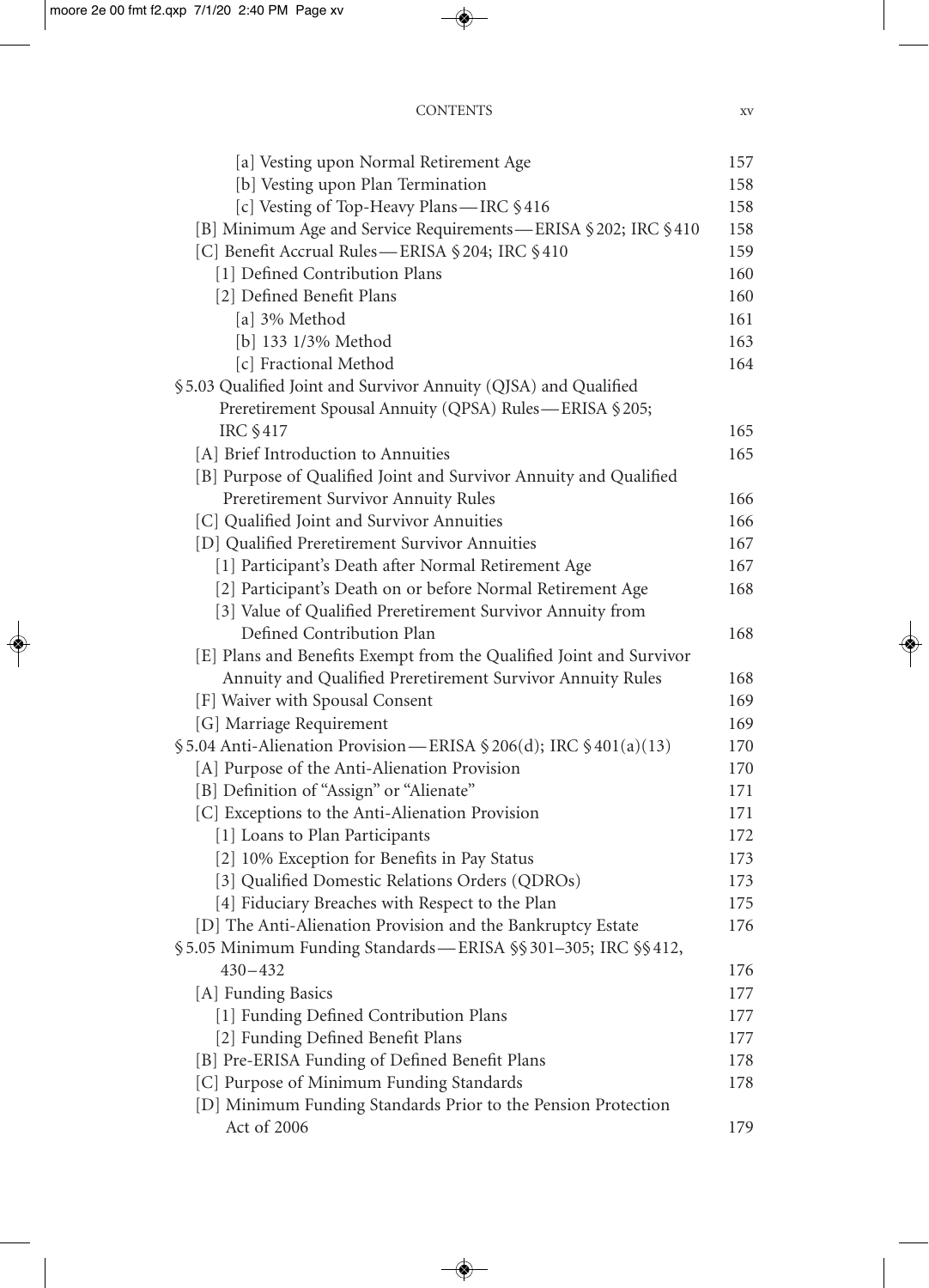|  | XV1 | <b>CONTENTS</b> |
|--|-----|-----------------|
|--|-----|-----------------|

| [E] Minimum Funding Standards under the Pension Protection Act    |     |
|-------------------------------------------------------------------|-----|
| of 2006                                                           | 180 |
| [1] Minimum Required Contribution                                 | 181 |
| [2] Benefit Restrictions                                          | 182 |
| [3] At-Risk Plans                                                 | 182 |
| [4] Funding Waivers                                               | 183 |
| [5] Effect of Failure to Satisfy Minimum Funding Standards        | 183 |
| Chapter 6 · Fiduciary Standards                                   | 185 |
| § 6.01 Introduction                                               | 185 |
| § 6.02 Overview of Fiduciary Responsibility under ERISA           | 186 |
| § 6.03 Who Is A Fiduciary?                                        | 190 |
| [A] Named Fiduciary—ERISA §402(a)                                 | 190 |
| [B] Functional Fiduciary—ERISA §3(21)(A)                          | 191 |
| [C] Summary of Named and Functional Fiduciaries                   | 193 |
| [D] Determining when a Person Is Acting as a Functional Fiduciary | 193 |
| [1] Employers                                                     | 194 |
| [a] Employer as Settlor                                           | 194 |
| [b] Employer as Fiduciary                                         | 195 |
| [c] Distinguishing Employer as Settlor from Employer as Fiduciary | 195 |
| [2] Corporate Officers and Directors                              | 196 |
| [3] Third Party Administrators                                    | 197 |
| [4] Investment Advice                                             | 198 |
| [a] Investment Advice and Defined Benefit Plans                   | 198 |
| [b] Investment Advice and Defined Contribution Plans              | 198 |
| [E] Trustees                                                      | 200 |
| [1] Directed Trustees                                             | 200 |
| [2] Investment Managers                                           | 201 |
| § 6.04 ERISA's Fiduciary Standards - ERISA § 404(a)               | 202 |
| [A] Overview of ERISA §404(a) Fiduciary Standards                 | 203 |
| [B] Duty of Loyalty-ERISA §404(a)(1)                              | 203 |
| [C] Exclusive Purpose Rule-ERISA §404(a)(1)(A)                    | 205 |
| [D] The Duty of Prudence—ERISA $\frac{6}{9}$ 404(a)(1)(B)         | 206 |
| [1] General Duty of Prudence                                      | 206 |
| [2] Duty of Prudence and Investment in Employer Stock             | 207 |
| [a] Moench Presumption                                            | 208 |
| [b] Fifth Third Bancorp. v. Dudenhoeffer                          | 208 |
| [c] Harris v. Amgen, Inc.                                         | 211 |
| [d] Jander v. Retirement Plans Committee of IBM                   | 211 |
| [E] The Duty to Diversify - ERISA $$404(a)(1)(C)$                 | 213 |
| [F] The Duty to Follow Plan Documents - ERISA $\$404(a)(1)(D)$    | 214 |
| [1] Plan Documents                                                | 214 |
| [2] Conflict with ERISA                                           | 215 |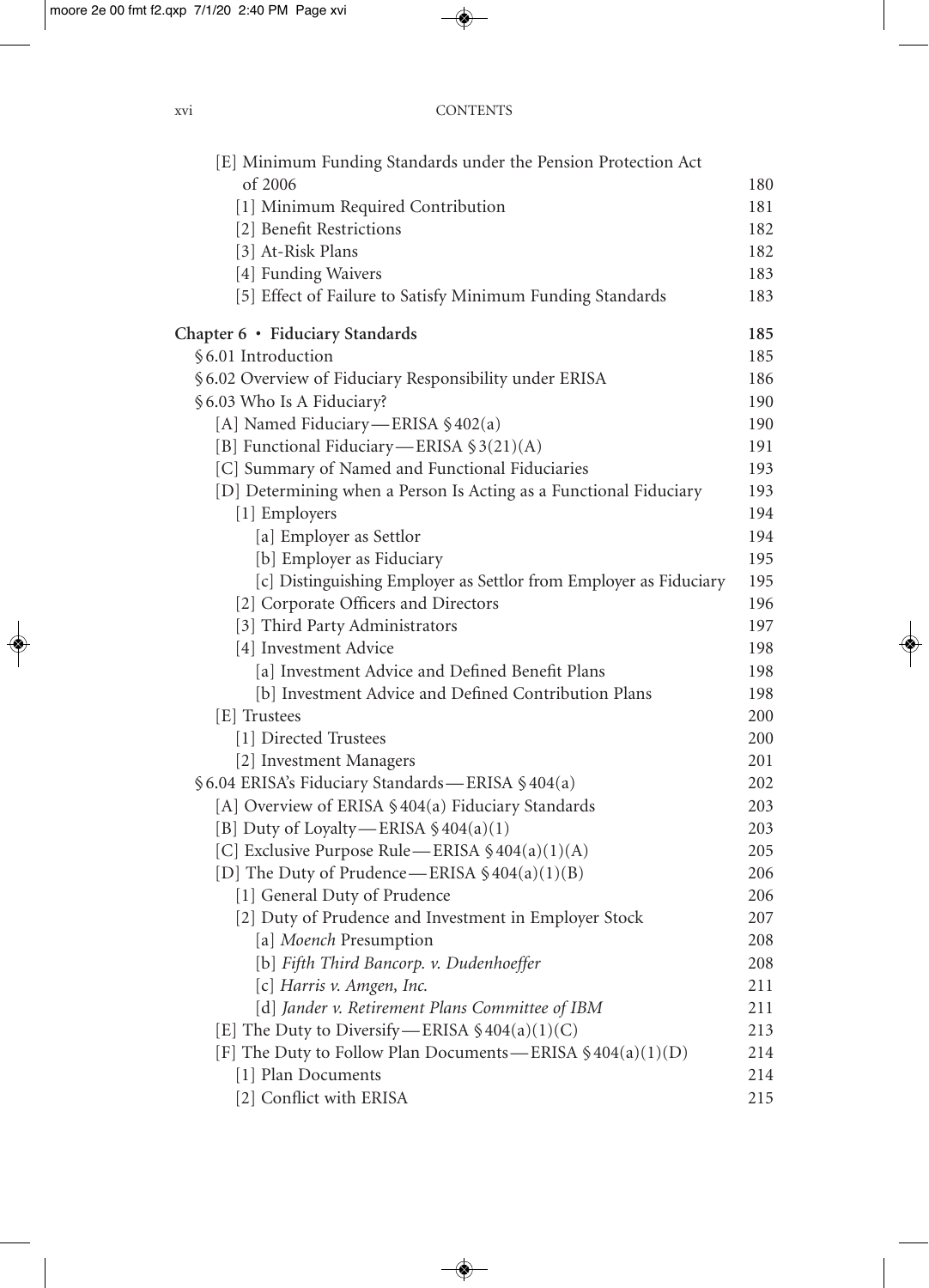#### CONTENTS xvii

| § 6.05 ERISA's Exemption from Fiduciary Standards for Certain     |     |
|-------------------------------------------------------------------|-----|
| Self-Directed Plans—ERISA §404(c)                                 | 215 |
| [A] Purpose of ERISA § 404(c) Exception                           | 216 |
| [B] Significance of ERISA §404(c) Exception                       | 216 |
| [C] ERISA §404(c) Regulations                                     | 217 |
| [1] Opportunity to Exercise Control                               | 218 |
| [2] Broad Range of Investment Options                             | 218 |
| [D] Investment Education versus Investment Advice                 | 218 |
| [1] Investment Education                                          | 219 |
| [2] Investment Advice                                             | 219 |
| § 6.06 Prohibited Transaction Regime - ERISA § § 406-408          | 220 |
| [A] Overview of ERISA's Prohibited Transaction Regime             | 222 |
| [B] Section 406(a) Prohibited Transactions between the Plan and a |     |
| Party in Interest                                                 | 223 |
| [1] Party in Interest—ERISA $$3(14)$                              | 223 |
| [2] ERISA §406(a) Prohibited Transactions between the Plan and    |     |
| a Party in Interest                                               | 224 |
| [3] Overview of ERISA §406(a) Party in Interest Prohibited        |     |
| Transactions                                                      | 225 |
| [4] Supreme Court Cases Interpreting ERISA §406(a) Party in       |     |
| <b>Interest Prohibited Transactions</b>                           | 225 |
| [a] Commissioner v. Keystone Consolidated Industries              | 226 |
| [b] Lockheed Corp. v. Spink                                       | 226 |
| [c] Hughes Aircraft Co. v. Jacobson                               | 227 |
| [C] Section 406(b) Prohibited Transactions between the Plan and   |     |
| Fiduciary                                                         | 227 |
| Example of Prohibited Fiduciary Self-Dealing                      | 228 |
| Example of Prohibited Conflict of Interest                        | 228 |
| Example of Prohibited Kickback                                    | 228 |
| [D] ERISA §406(c) Prohibition on Transfers of Encumbered Property | 228 |
| [E] ERISA §407(a) Limitation on Plan's Acquisition and Holding of |     |
| Employer Securities and Real Property                             | 229 |
| [F] Exemptions from ERISA's Prohibited Transaction Rules          | 229 |
| [1] Statutory Exemptions                                          | 230 |
| [2] Administrative Exemptions                                     | 230 |
| [a] Class Exemptions                                              | 230 |
| [b] Individual Exemptions                                         | 231 |
| [G] Sanctions and Remedies                                        | 231 |
| § 6.07 Fiduciary Liability                                        | 232 |
| [A] Personal Liability of Fiduciary—ERISA §409(a)                 | 232 |
| [B] Co-Fiduciary Liability — ERISA §405(a)                        | 232 |
| [C] Nonfiduciary Liability                                        | 233 |
| [1] Mertens v. Hewitt                                             | 234 |
| [2] Harris Trust v. Salomon Smith Barney, Inc.                    | 234 |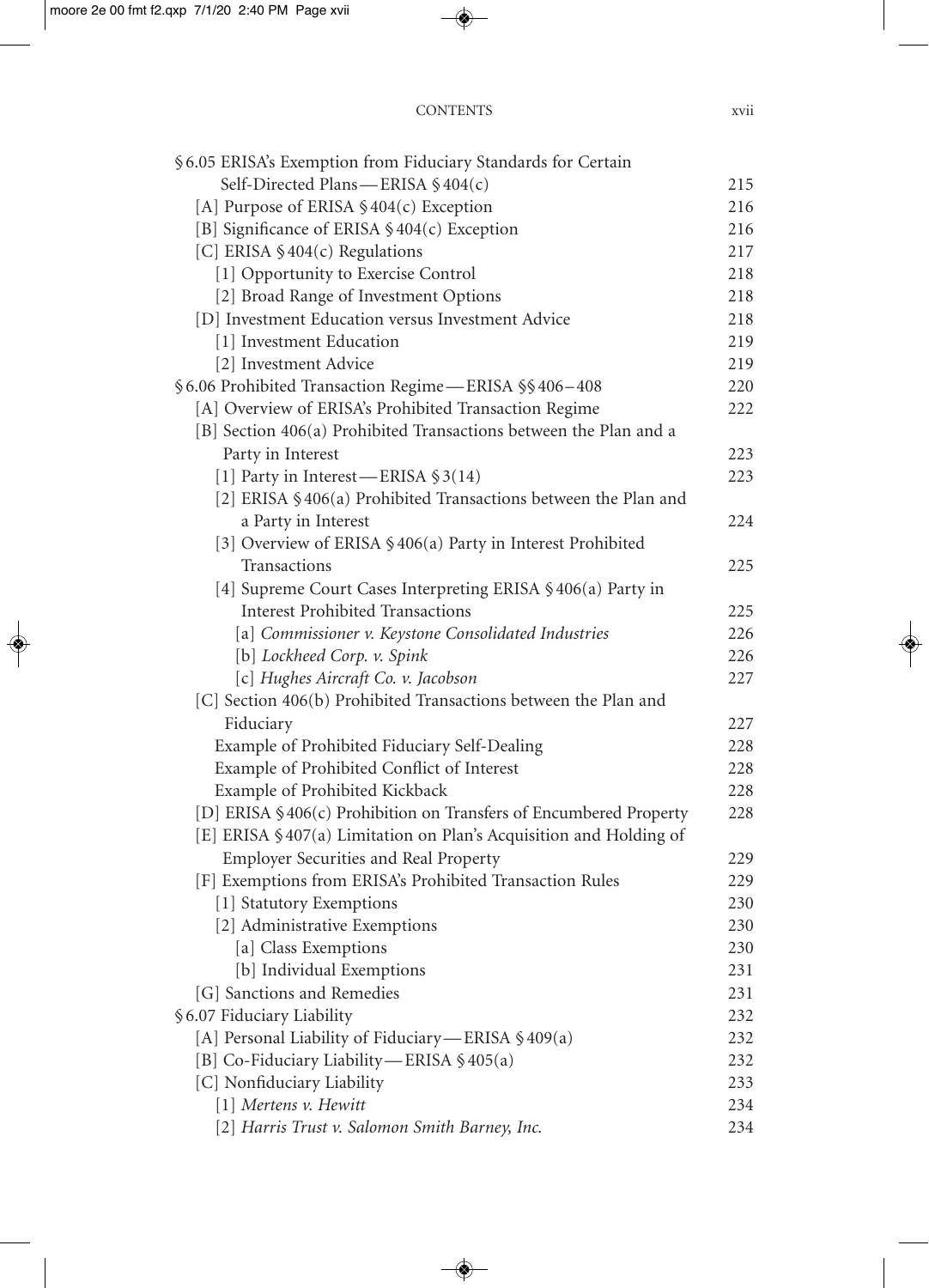| § 6.08 Fiduciary Liability and 401(k) Plan Fees<br>[A] Plan Fees and Their Impact on Retirement Savings<br>[B] Fee Disclosure Regulations<br>[C] Excessive Plan Fee Litigation<br>[1] Hecker v. Deere<br>[2] Tussey v. ABB, Inc.<br>[3] Brotherston v. Putnam Investments, LLC<br>Chapter 7 • Civil Enforcement<br>§7.01 Introduction<br>§7.02 Causes of Action under ERISA §502(a)<br>[A] ERISA $$502(a)(1)(B)$<br>[B] ERISA $$502(a)(2)$<br>[C] ERISA $$502(a)(3)$<br>[D] Summary of Principal Causes of Action under ERISA § 502(a)<br>§7.03 Standing-ERISA §502(a)<br>[A] Participant<br>[B] Beneficiary<br>[C] Fiduciary<br>§7.04 Exhaustion of ERISA §503 Claims Review Procedure<br>[A] Exhaustion Requirement for Claims for Benefits under ERISA<br>\$502(a)(1)(B)<br>[1] Reasons for Exhaustion Requirement<br>[2] Criticisms of Exhaustion Requirement<br>[3] Exceptions to Exhaustion Requirement<br>[B] Exhaustion Requirement for Claims Other than under ERISA | 236<br>236<br>237<br>238<br>240<br>242<br>243<br>247<br>247<br>248<br>248<br>248<br>249 |
|-------------------------------------------------------------------------------------------------------------------------------------------------------------------------------------------------------------------------------------------------------------------------------------------------------------------------------------------------------------------------------------------------------------------------------------------------------------------------------------------------------------------------------------------------------------------------------------------------------------------------------------------------------------------------------------------------------------------------------------------------------------------------------------------------------------------------------------------------------------------------------------------------------------------------------------------------------------------------------|-----------------------------------------------------------------------------------------|
|                                                                                                                                                                                                                                                                                                                                                                                                                                                                                                                                                                                                                                                                                                                                                                                                                                                                                                                                                                               |                                                                                         |
|                                                                                                                                                                                                                                                                                                                                                                                                                                                                                                                                                                                                                                                                                                                                                                                                                                                                                                                                                                               |                                                                                         |
|                                                                                                                                                                                                                                                                                                                                                                                                                                                                                                                                                                                                                                                                                                                                                                                                                                                                                                                                                                               |                                                                                         |
|                                                                                                                                                                                                                                                                                                                                                                                                                                                                                                                                                                                                                                                                                                                                                                                                                                                                                                                                                                               |                                                                                         |
|                                                                                                                                                                                                                                                                                                                                                                                                                                                                                                                                                                                                                                                                                                                                                                                                                                                                                                                                                                               |                                                                                         |
|                                                                                                                                                                                                                                                                                                                                                                                                                                                                                                                                                                                                                                                                                                                                                                                                                                                                                                                                                                               |                                                                                         |
|                                                                                                                                                                                                                                                                                                                                                                                                                                                                                                                                                                                                                                                                                                                                                                                                                                                                                                                                                                               |                                                                                         |
|                                                                                                                                                                                                                                                                                                                                                                                                                                                                                                                                                                                                                                                                                                                                                                                                                                                                                                                                                                               |                                                                                         |
|                                                                                                                                                                                                                                                                                                                                                                                                                                                                                                                                                                                                                                                                                                                                                                                                                                                                                                                                                                               |                                                                                         |
|                                                                                                                                                                                                                                                                                                                                                                                                                                                                                                                                                                                                                                                                                                                                                                                                                                                                                                                                                                               |                                                                                         |
|                                                                                                                                                                                                                                                                                                                                                                                                                                                                                                                                                                                                                                                                                                                                                                                                                                                                                                                                                                               |                                                                                         |
|                                                                                                                                                                                                                                                                                                                                                                                                                                                                                                                                                                                                                                                                                                                                                                                                                                                                                                                                                                               |                                                                                         |
|                                                                                                                                                                                                                                                                                                                                                                                                                                                                                                                                                                                                                                                                                                                                                                                                                                                                                                                                                                               |                                                                                         |
|                                                                                                                                                                                                                                                                                                                                                                                                                                                                                                                                                                                                                                                                                                                                                                                                                                                                                                                                                                               | 249                                                                                     |
|                                                                                                                                                                                                                                                                                                                                                                                                                                                                                                                                                                                                                                                                                                                                                                                                                                                                                                                                                                               | 250                                                                                     |
|                                                                                                                                                                                                                                                                                                                                                                                                                                                                                                                                                                                                                                                                                                                                                                                                                                                                                                                                                                               | 251                                                                                     |
|                                                                                                                                                                                                                                                                                                                                                                                                                                                                                                                                                                                                                                                                                                                                                                                                                                                                                                                                                                               | 253                                                                                     |
|                                                                                                                                                                                                                                                                                                                                                                                                                                                                                                                                                                                                                                                                                                                                                                                                                                                                                                                                                                               | 253                                                                                     |
|                                                                                                                                                                                                                                                                                                                                                                                                                                                                                                                                                                                                                                                                                                                                                                                                                                                                                                                                                                               | 253                                                                                     |
|                                                                                                                                                                                                                                                                                                                                                                                                                                                                                                                                                                                                                                                                                                                                                                                                                                                                                                                                                                               | 254                                                                                     |
|                                                                                                                                                                                                                                                                                                                                                                                                                                                                                                                                                                                                                                                                                                                                                                                                                                                                                                                                                                               | 254                                                                                     |
|                                                                                                                                                                                                                                                                                                                                                                                                                                                                                                                                                                                                                                                                                                                                                                                                                                                                                                                                                                               | 255                                                                                     |
|                                                                                                                                                                                                                                                                                                                                                                                                                                                                                                                                                                                                                                                                                                                                                                                                                                                                                                                                                                               | 255                                                                                     |
|                                                                                                                                                                                                                                                                                                                                                                                                                                                                                                                                                                                                                                                                                                                                                                                                                                                                                                                                                                               |                                                                                         |
| \$502(a)(1)(B)                                                                                                                                                                                                                                                                                                                                                                                                                                                                                                                                                                                                                                                                                                                                                                                                                                                                                                                                                                | 256                                                                                     |
| §7.05 Federal Jurisdiction under ERISA §502(e) and Removal                                                                                                                                                                                                                                                                                                                                                                                                                                                                                                                                                                                                                                                                                                                                                                                                                                                                                                                    | 256                                                                                     |
| [A] Removal of Express ERISA Claims                                                                                                                                                                                                                                                                                                                                                                                                                                                                                                                                                                                                                                                                                                                                                                                                                                                                                                                                           | 257                                                                                     |
| [B] Removal under Complete Preemption Doctrine                                                                                                                                                                                                                                                                                                                                                                                                                                                                                                                                                                                                                                                                                                                                                                                                                                                                                                                                | 257                                                                                     |
| [1] Early Supreme Court Complete Preemption Cases                                                                                                                                                                                                                                                                                                                                                                                                                                                                                                                                                                                                                                                                                                                                                                                                                                                                                                                             | 258                                                                                     |
| [2] Aetna Health Inc. v. Davila                                                                                                                                                                                                                                                                                                                                                                                                                                                                                                                                                                                                                                                                                                                                                                                                                                                                                                                                               | 259                                                                                     |
| §7.06 Right to a Jury Trial                                                                                                                                                                                                                                                                                                                                                                                                                                                                                                                                                                                                                                                                                                                                                                                                                                                                                                                                                   | 260                                                                                     |
| §7.07 Judicial Standard of Review                                                                                                                                                                                                                                                                                                                                                                                                                                                                                                                                                                                                                                                                                                                                                                                                                                                                                                                                             | 260                                                                                     |
| [A] Standard of Review Applicable to Claims for Benefits under ERISA                                                                                                                                                                                                                                                                                                                                                                                                                                                                                                                                                                                                                                                                                                                                                                                                                                                                                                          |                                                                                         |
| \$502(a)(1)(B)                                                                                                                                                                                                                                                                                                                                                                                                                                                                                                                                                                                                                                                                                                                                                                                                                                                                                                                                                                | 261                                                                                     |
| [1] De Novo Default Standard                                                                                                                                                                                                                                                                                                                                                                                                                                                                                                                                                                                                                                                                                                                                                                                                                                                                                                                                                  | 261                                                                                     |
| [2] Deferential Standard if Plan Administrator Granted Discretion                                                                                                                                                                                                                                                                                                                                                                                                                                                                                                                                                                                                                                                                                                                                                                                                                                                                                                             | 262                                                                                     |
| [3] Standard of Review in Cases of Conflict                                                                                                                                                                                                                                                                                                                                                                                                                                                                                                                                                                                                                                                                                                                                                                                                                                                                                                                                   | 263                                                                                     |
| [4] Standard of Review After Initial Plan Interpretation Rejected                                                                                                                                                                                                                                                                                                                                                                                                                                                                                                                                                                                                                                                                                                                                                                                                                                                                                                             | 266                                                                                     |
| [5] Summary of Standard of Review Applicable to ERISA                                                                                                                                                                                                                                                                                                                                                                                                                                                                                                                                                                                                                                                                                                                                                                                                                                                                                                                         |                                                                                         |
| $$502(a)(1)(B)$ Claims                                                                                                                                                                                                                                                                                                                                                                                                                                                                                                                                                                                                                                                                                                                                                                                                                                                                                                                                                        | 268                                                                                     |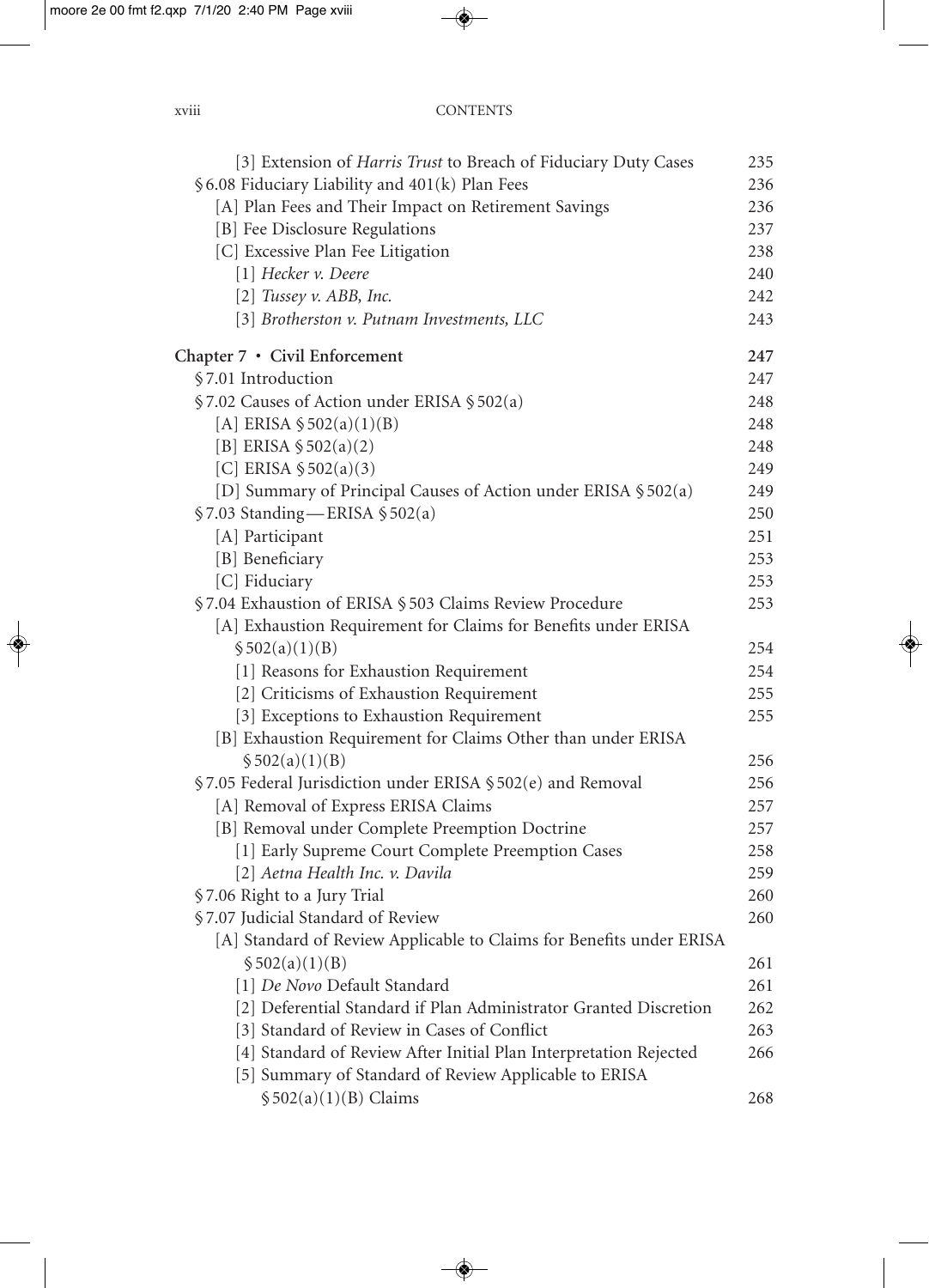| [B] Standard of Review Applicable to ERISA Claims Other than                             |            |
|------------------------------------------------------------------------------------------|------------|
| Claims under ERISA $$502(a)(1)(B)$                                                       | 268        |
| §7.08 Remedies                                                                           | 270        |
| [A] Claims for Benefits under ERISA $$502(a)(1)(B)$                                      | 271        |
| [1] Available Remedies under ERISA $\S 502(a)(1)(B)$                                     | 273        |
| [2] Terms of the Plan                                                                    | 274        |
| [3] Availability of Other ERISA § 502(a) Remedies                                        | 275        |
| [4] Summary of Remedies under ERISA $$502(a)(1)(B)$                                      | 277        |
| [B] Claims for Breach of Fiduciary Duty under ERISA § 502(a)(2)                          | 277        |
| [1] Massachusetts Mutual Life Ins. Co. v. Russell                                        | 278        |
| [2] LaRue v. DeWolff, Boberg & Associates, Inc.                                          | 280        |
| [3] Summary of Remedies under ERISA § 502(a)(2)                                          | 282        |
| [C] Claims under the ERISA § 502(a)(3) "Safety Net"                                      | 282        |
| [1] Challenges Brought by Plan Participants (or Former Plan                              |            |
| Participants)                                                                            | 283        |
| [a] Mertens v. Hewitt Associates                                                         | 283        |
| [b] Varity Corporation v. Howe                                                           | 286        |
| [c] CIGNA Corporation v. Amara                                                           | 287        |
| [2] Claims Seeking Enforcement of Plan Reimbursement                                     |            |
| Provisions                                                                               | 288        |
| [a] Great West v. Knudson                                                                | 289        |
| [b] Sereboff v. Mid Atlantic Medical Services, Inc.                                      | 291        |
| [c] U.S. Airways, Inc. v. McCutchen                                                      | 292        |
| [d] Montanile v. Board of Trustees of the National Elevator                              |            |
| Industry Health Benefit Plan                                                             | 294<br>297 |
| [3] Summary of Remedies under ERISA $$502(a)(3)$                                         |            |
| [D] Making Sense of the Supreme Court's Remedy Decisions<br>§7.09 Statute of Limitations | 298<br>299 |
| [A] Statute of Limitations Applicable to Breach of Fiduciary                             |            |
| Claims-ERISA §413                                                                        | 300        |
| [1] ERISA §413(2) Three-Year Actual Knowledge Limitations Period                         | 302        |
| [2] ERISA §413(1) General Six-Year Limitations Period                                    | 304        |
| [3] ERISA §413 Six-Year Fraud or Concealment Limitations Period                          | 304        |
| [B] Statute of Limitations Applicable to Disputes under the                              |            |
| Multiemployer Plan Provisions of Title IV of ERISA-ERISA                                 |            |
| \$4301(f)                                                                                | 305        |
| [C] Statute of Limitations Applicable to Other ERISA Claims                              | 306        |
| [1] Analogous State Statutes of Limitations                                              | 307        |
| [2] "Reasonable" Limitations Periods Set Forth in Plan                                   | 309        |
| $$7.10$ Attorney's Fees - ERISA $$502(g)(1)$                                             | 310        |
| Chapter 8 • ERISA Preemption                                                             | 313        |
| §8.01 Introduction                                                                       | 313        |
| §8.02 General Introduction to Preemption                                                 | 314        |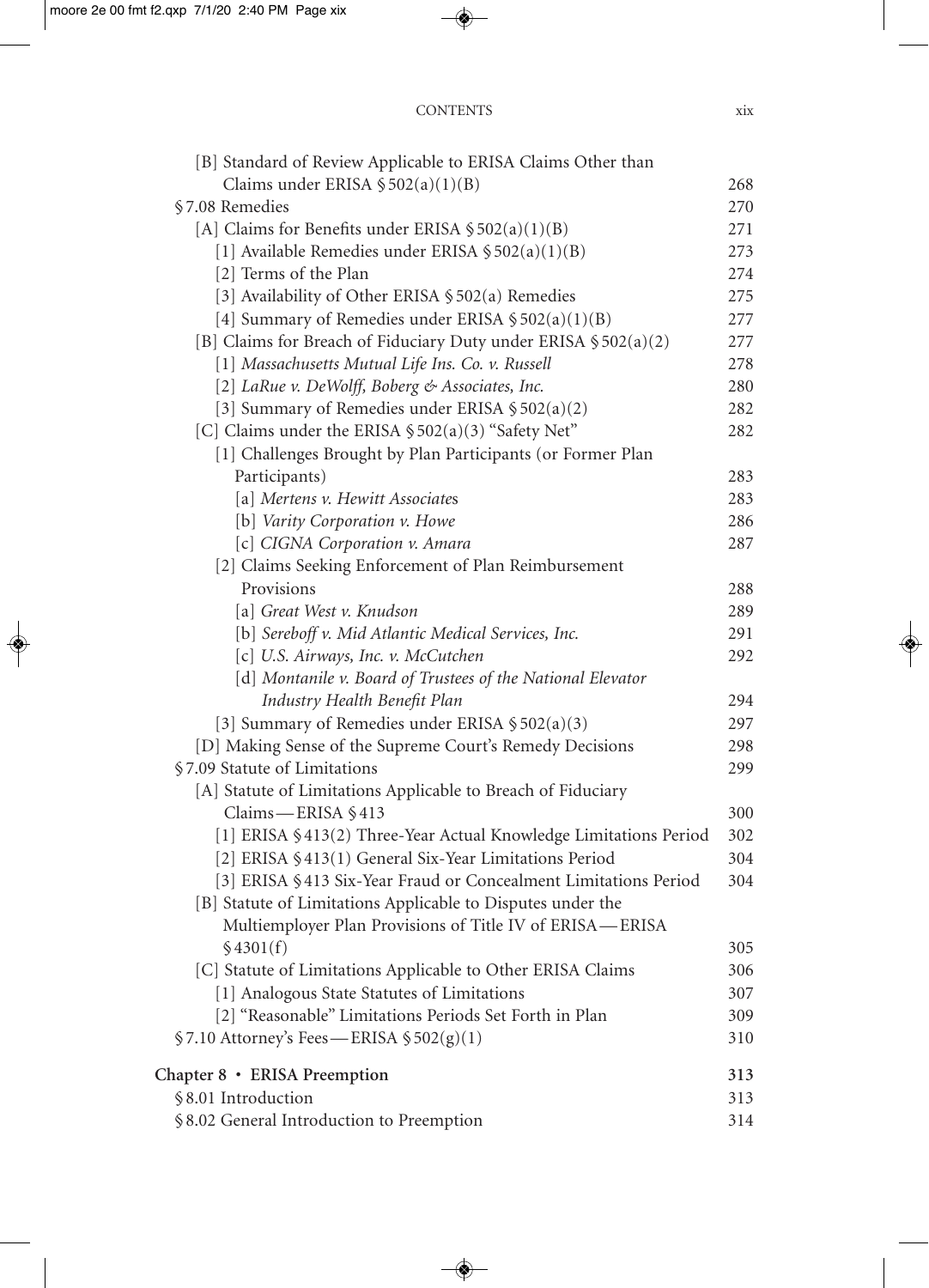| [A] Basic Types of Preemption                                        | 314 |
|----------------------------------------------------------------------|-----|
| [1] Express Preemption                                               | 314 |
| [2] Implied Preemption                                               | 315 |
| [a] Field Preemption                                                 | 315 |
| [b] Conflict Preemption                                              | 315 |
| [3] Effect of Preemption                                             | 316 |
| [4] Complete Preemption for Jurisdictional Purposes                  | 316 |
| [B] Typical Procedural Posture of ERISA Preemption Claims            | 317 |
| §8.03 Overview of Express Preemption under ERISA §514                | 318 |
| §8.04 ERISA §514(a) and Its Requirements                             | 319 |
| [A] "State Law" Requirement                                          | 320 |
| [B] "Relates to" Requirement                                         | 320 |
| [1] Shaw Two-Prong Test                                              | 321 |
| [a] "Reference to" Prong                                             | 322 |
| [b] "Connection with" Prong                                          | 323 |
| [2] Final Thoughts on the "Relate to" Requirement                    | 327 |
| [C] "Employee Benefit Plan" Requirement                              | 328 |
| § 8.05 ERISA § 514(b)(2)(A) Saving Clause                            | 331 |
| [A] Original Test Defining "Regulates Insurance"                     | 331 |
| [B] Current Test Defining "Regulates Insurance"                      | 332 |
| [1] First Prong of Miller Test-Specifically Directed toward Entities |     |
| Engaged in Insurance                                                 | 333 |
| [2] Second Prong of Miller Test-Substantially Affects the Risk       |     |
| Pooling Arrangement between the Insurer and the Insured              | 333 |
| § 8.06 ERISA § 514(b)(2)(B) Deemer Clause                            | 334 |
| [A] Supreme Court's Interpretation of the Deemer Clause              | 334 |
| [B] Incentive to Self-Fund under the Deemer Clause and the           |     |
| Affordable Care Act                                                  | 335 |
| [C] Role of Stop-Loss Insurance in Self-Funded Plans                 | 336 |
| [D] Prevalence of Self-Funded Plans                                  | 336 |
| Chapter 9 • Nondiscrimination Rules for Qualified Plans              | 339 |
| §9.01 Introduction                                                   | 339 |
| §9.02 Purpose of the Nondiscrimination Rules                         | 340 |
| §9.03 Broad Overview of the Nondiscrimination Rules                  | 341 |
| [A] Three Nondiscrimination Requirements                             | 341 |
| [1] Overview of IRC $$401(a)(26)$ Minimum Participation              |     |
| Requirement                                                          | 341 |
| [2] Overview of IRC §410(b) Minimum Coverage Requirement             | 341 |
| [3] Overview of IRC $$401(a)(4)$ Nondiscrimination Requirement       | 342 |
| [4] Summary of the Three Nondiscrimination Requirements              | 343 |
| [5] Special IRC $$401(a)(4)$ Amounts Rule for $401(k)$ Plans         | 343 |
| [B] Preliminary Steps in Applying the Nondiscrimination Requirements | 344 |
| [1] Identifying the Employer                                         | 344 |
|                                                                      |     |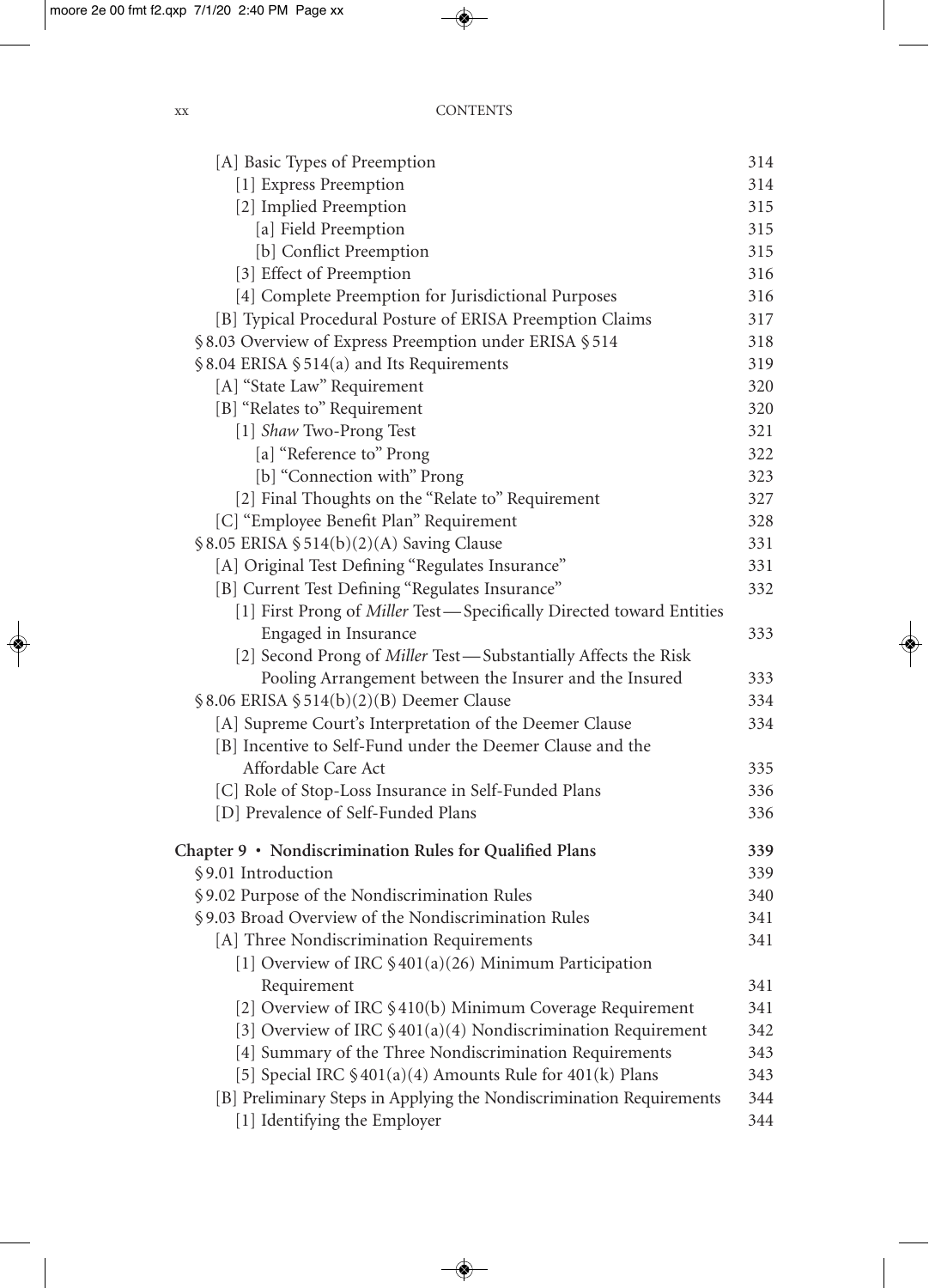#### CONTENTS xxi

| [2] Identifying the Highly Compensated Employees                    | 345 |
|---------------------------------------------------------------------|-----|
| [3] Identifying the Plan                                            | 345 |
| §9.04 A Closer Look at Employers                                    | 346 |
| [A] Overview of Employer Rules                                      | 346 |
| [B] IRC §§414(b) and (c) Employers under Common Control             | 347 |
| [1] Parent-Subsidiary Group                                         | 347 |
| [2] Brother-Sister Group                                            | 349 |
| [3] Combined Group                                                  | 352 |
| [4] Advantages and Limits of IRC §§414(b) and (c) Controlled        |     |
| Group Definition                                                    | 353 |
| [C] Affiliated Service Groups                                       | 353 |
| [1] Garland v. Commissioner                                         | 354 |
| [2] IRC §414(m) Affiliated Service Groups                           | 355 |
| [a] IRC $$414(m)(2)(A)$ Organization                                | 355 |
| Example of an A-Org                                                 | 356 |
| [b] IRC $$414(m)(2)(B)$ Organization                                | 356 |
| Example of a B-Org                                                  | 356 |
| [c] IRC §414(m)(5) Management Organization                          | 357 |
| [D] IRC §414(n) Leased Employees                                    | 357 |
| [E] IRC §414(o) Anti-Avoidance Rule                                 | 358 |
| [F] IRC §414(r) Separate Lines of Business                          | 358 |
| [1] Purpose of IRC §414(r) Separate Lines of Business Rule          | 359 |
| [2] Treasury Regulations Implementing IRC $$414(r)$                 | 359 |
| [a] Line of Business                                                | 360 |
| [b] Separate Lines of Business                                      | 360 |
| [c] Qualified Separate Lines of Business                            | 361 |
| [i] Statutory Safe Harbor                                           | 361 |
| [ii] Regulatory Safe Harbors                                        | 361 |
| [iii] Individual Determination                                      | 362 |
| [d] Summary of IRC §414(r) Qualified Separate Lines of              |     |
| <b>Business Requirements</b>                                        | 362 |
| § 9.05 A Closer Look at Highly Compensated Employees-IRC § 414(q)   | 363 |
| [A] Ownership Test                                                  | 363 |
| [B] Compensation Test                                               | 363 |
| [C] Top-Paid Group Election                                         | 364 |
| [D] Implications of Objective Test                                  | 365 |
| §9.06 A Closer Look at the IRC §401(a)(26) Minimum Participation    |     |
| Requirement                                                         | 366 |
| [A] Purpose of IRC $$401(a)(26)$ Requirement                        | 366 |
| [B] Statutory Requirement                                           | 367 |
| §9.07 A Closer Look at the IRC §410(b) Minimum Coverage Requirement | 368 |
| [A] Plans that Automatically Satisfy IRC §410(b)                    | 368 |
| [B] Meaning of "Benefit" under the Plan                             | 368 |
| [C] Excludable Employees                                            | 369 |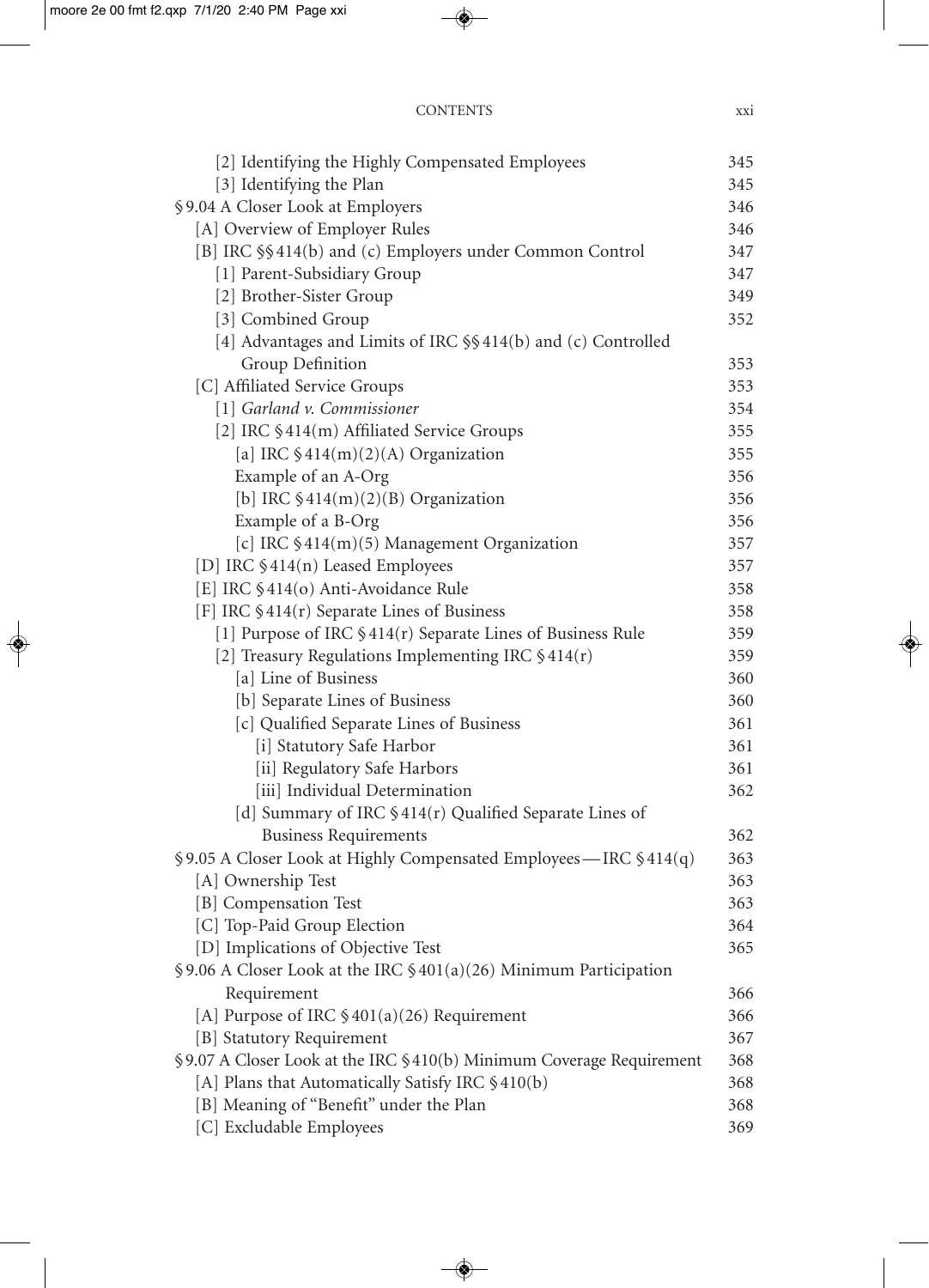| <b>XX11</b> | <b>CONTENTS</b> |
|-------------|-----------------|
|             |                 |

| [1] Employees Who Do Not Satisfy Minimum Age and Service            |     |
|---------------------------------------------------------------------|-----|
| Requirements                                                        | 369 |
| [2] Nonresident Aliens                                              | 370 |
| [3] Employees Covered by Collective Bargaining Agreements           | 370 |
| [4] Employees of Qualified Separate Lines of Business               | 371 |
| [5] Certain Terminating Employees                                   | 371 |
| [D] Overview of the Three IRC §410(b) Coverage Tests                | 371 |
| [E] IRC $$410(b)(1)(A)$ Percentage Test                             | 372 |
| [F] IRC $$410(b)(1)(B)$ Ratio Percentage Test                       | 373 |
| [G] IRC §410(b)(1)(C) Average Benefit Percentage Test               | 375 |
| [1] Classification Test                                             | 375 |
| [a] Reasonable Classification Test                                  | 376 |
| [b] Nondiscriminatory Classification Test                           | 376 |
| [i] Nonhighly Compensated Employee Concentration Percentage         | 376 |
| [ii] Safe Harbor                                                    | 377 |
| [iii] Facts and Circumstances Test                                  | 378 |
| [2] Average Benefit Percentage Test                                 | 380 |
| [H] Summary of IRC §410(b) Minimum Coverage Tests                   | 381 |
| §9.08 A Closer Look at the IRC §401(a)(4) Nondiscrimination in      |     |
| Contributions or Benefits Requirement                               | 382 |
| [A] Overview of IRC $$401(a)(4)$                                    | 383 |
| [B] Amounts Rule                                                    | 383 |
| [1] Safe Harbors for Defined Contribution Plans                     | 384 |
| [a] Uniform Allocation Formula                                      | 385 |
| [b] Uniform Points Allocation Formula                               | 385 |
| [2] General Testing of Defined Contribution Plans                   | 387 |
| [a] Dividing Plan into Rate Groups                                  | 387 |
| [b] Testing Each Rate Group                                         | 388 |
| [3] Flexibility Features                                            | 390 |
| [4] Summary of Amounts Rule as Applied to Defined Contribution      |     |
| Plans                                                               | 390 |
| [5] Testing of Defined Benefit Plans                                | 391 |
| [C] Other Benefits, Rights, and Features                            | 392 |
| [D] Special Circumstances                                           | 393 |
| §9.09 A Closer Look at the Nondiscrimination Rules for 401(k) Plans | 394 |
| [A] Overview of IRC §401(k) Special Nondiscrimination Testing       | 395 |
| [B] Special IRC $$401(k)(3)(A)(ii)$ Nondiscrimination Tests         | 396 |
| [1] "Actual Deferral Percentage" (ADP)                              | 396 |
| [a] Highly Compensated Employees (HCEs)                             | 397 |
| [b] Actual Deferral Ratio (ADR)                                     | 397 |
| [c] Actual Deferral Percentage                                      | 397 |
| [2] ADP Tests under IRC $\$401(k)(3)(A)(ii)$                        | 398 |
| [a] IRC $$401(k)(3)(A)(ii)(I) 125%$ Test                            | 398 |
| [b] IRC §401(k)(3)(A)(ii)(II) Alternative Limitation                | 399 |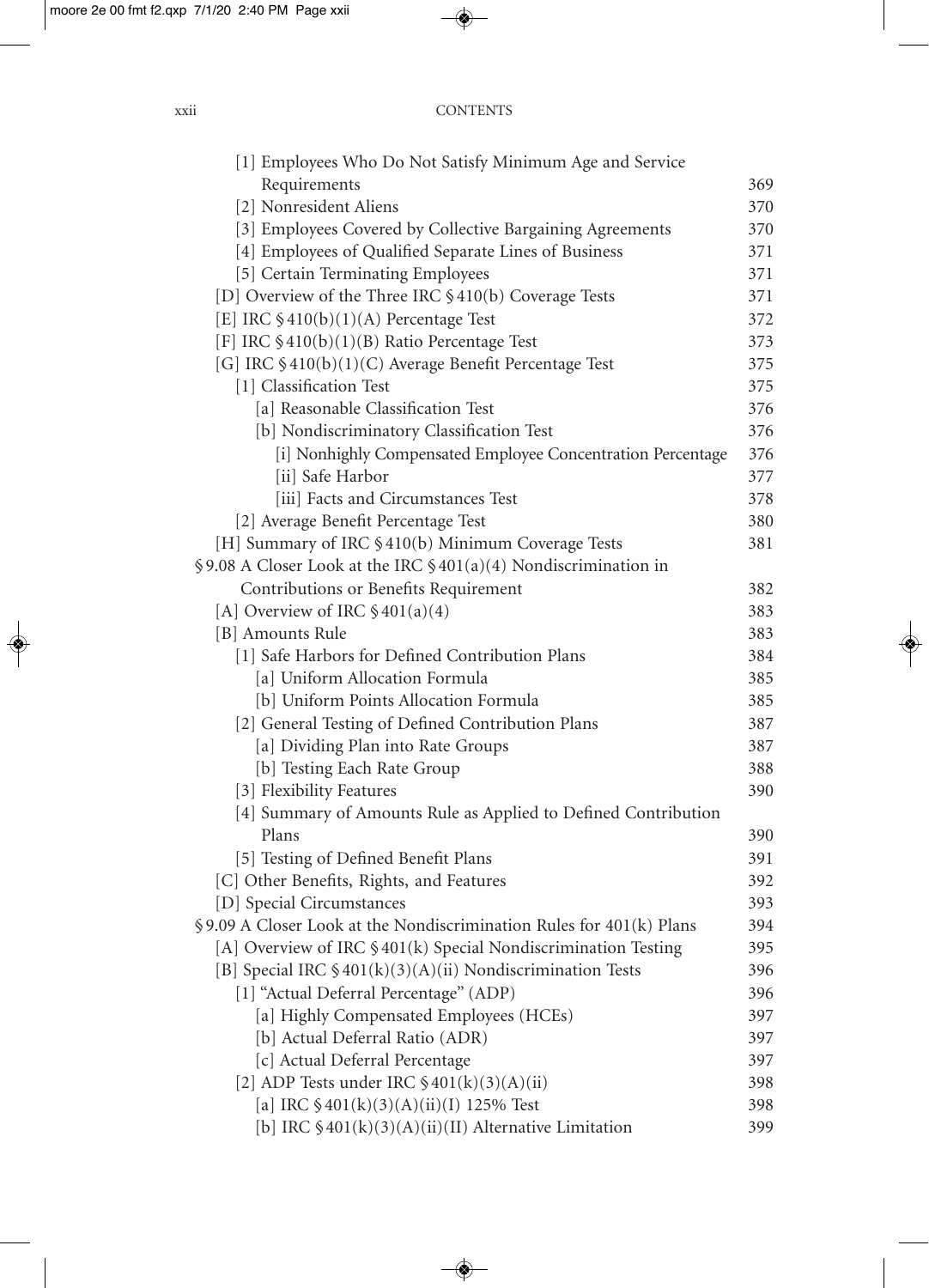#### CONTENTS

| [c] Rule of Thumb                                                | 401 |
|------------------------------------------------------------------|-----|
| [C] Methods for Correcting Excess Contributions                  | 403 |
| [1] Distribution of Excess Contributions                         | 403 |
| [a] Step One                                                     | 404 |
| [b] Step Two                                                     | 406 |
| [c] Step Three                                                   | 409 |
| [d] Step Four                                                    | 409 |
| [2] Recharacterization of Excess Contributions                   | 409 |
| [3] Qualified Matching or Nonelective Contributions              | 410 |
| [D] Safe Harbors                                                 | 410 |
| [1] IRC $$401(k)(12)$ Safe Harbors                               | 411 |
| [a] IRC $$401(k)(12)(B)$ Matching Contribution Safe Harbor       | 411 |
| [b] IRC $$401(k)(12)(C)$ Nonelective Contribution Safe Harbor    | 414 |
| [2] IRC $$401(k)(13)$ Safe Harbors                               | 414 |
| [a] IRC $$401(k)(13)$ Automatic Salary Deferral Requirement      | 415 |
| [b] IRC $$401(k)(13)(D)(i)(I)$ Matching Contribution Safe Harbor | 417 |
| [c] IRC $$401(k)(13)(D)(i)(II)$ Nonelective Contribution Safe    |     |
| Harbor                                                           | 420 |
| [E] Summary of IRC §401(k) Special Nondiscrimination Requirement | 422 |
| Chapter 10 • Tax Rules Governing Pension Plans                   | 423 |
| §10.01 Introduction                                              | 423 |
| §10.02 Tax Qualification Requirements                            | 423 |
| [A] IRC $$401(a)(17)$ Annual Compensation Limit                  | 424 |
| [B] IRC §415 Limitation on Contributions and Benefits            | 425 |
| [1] Purpose of IRC §415                                          | 425 |
| [2] IRC $$415(c)$ Limitation on Contributions                    | 426 |
| [3] IRC §415(b) Limitation on Benefits                           | 426 |
| [4] Phased-in Limit                                              | 427 |
| [5] De Minimis Benefit                                           | 427 |
| [C] IRC §402(g) Limitation on Elective Deferrals                 | 428 |
| [1] Brief History and Purpose of the IRC $$402(g)$ Limitation    | 428 |
| [2] Basic IRC §402(g) Limitation on Elective Deferrals           | 429 |
| [3] IRC $$401(a)(30)$ Qualification Requirement                  | 429 |
| [4] Treatment of Excess Deferrals                                | 430 |
| [5] Correction of Excess Deferrals                               | 430 |
| [D] IRC §414(v) Catch-Up Contributions                           | 431 |
| [1] Purpose of IRC §414(v) Catch-Up Contributions                | 432 |
| [2] Application of IRC §414(v) Catch-Up Contributions            | 432 |
| Example of Statutory Limitation                                  | 433 |
| Example of Plan Limitation                                       | 433 |
| Example of ADP Limitation                                        | 434 |
| §10.03 Deductibility of Employer Contributions                   | 434 |
| [A] Timing of Deductions                                         | 435 |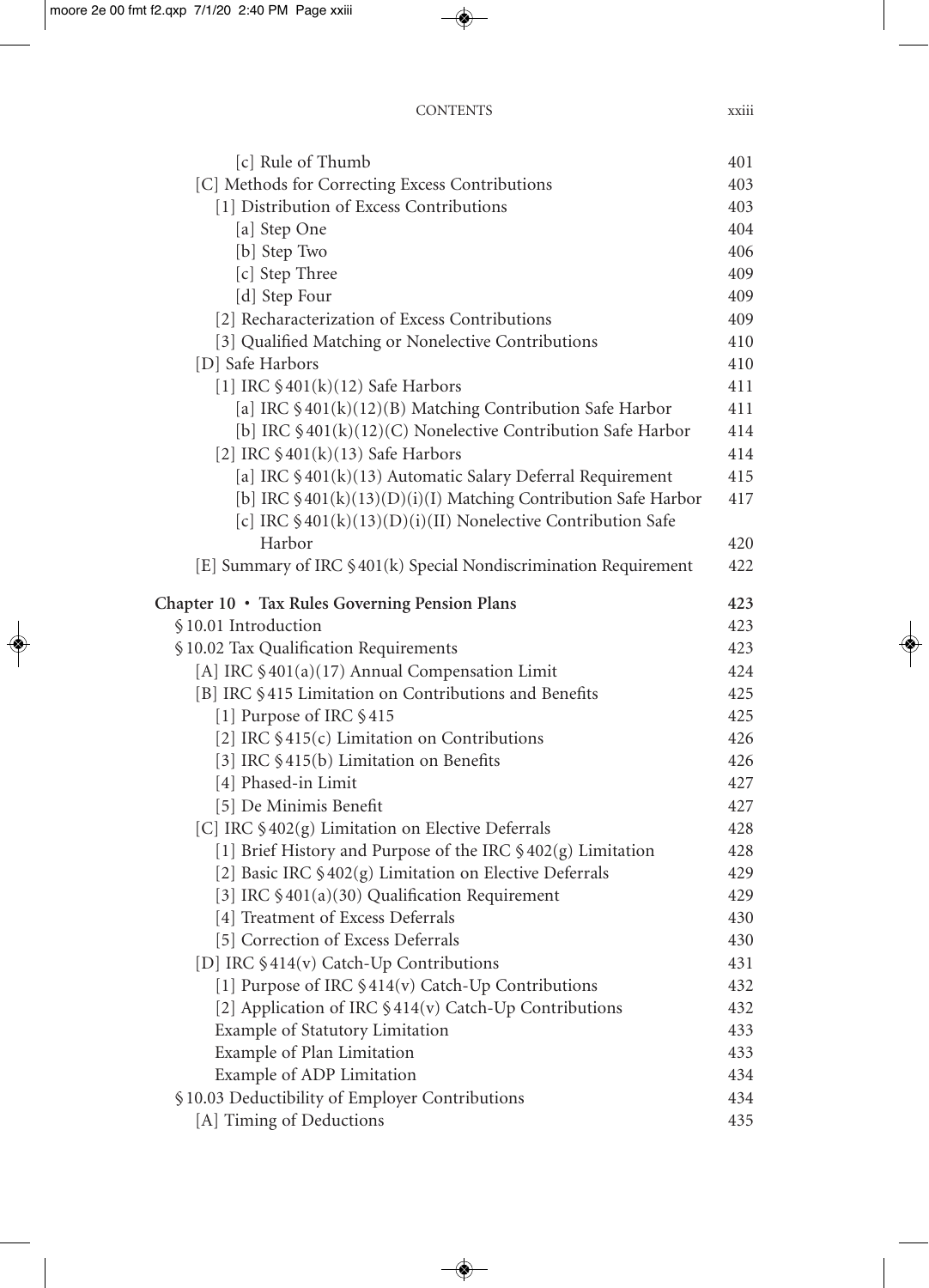#### xxiv CONTENTS

| [B] IRC $\$404(a)(3)$ Deduction Limitations on Defined Contribution |     |
|---------------------------------------------------------------------|-----|
| Plans                                                               | 436 |
| [1] Compensation for Purposes of IRC §404                           | 437 |
| [2] Compensation and Elective Deferrals                             | 438 |
| [3] IRC §404(l) Limit on Compensation                               | 439 |
| [4] Interaction with IRC §415 Limits                                | 439 |
| [C] IRC §404(o) Deduction Limitations on Defined Benefit Plans      | 441 |
| [D] IRC §404(a)(7) Deduction Limitations on Combined Plans          | 441 |
| [E] IRC §4972 Excise Tax on Excess Contributions                    | 442 |
| [F] Summary of Deduction Limitations                                | 444 |
| §10.04 Plan Distributions                                           | 444 |
| [A] Taxation of Distributions under IRC §72                         | 445 |
| [1] Amounts Received as an Annuity                                  | 446 |
| [a] Definition of Amount Received as an Annuity                     | 446 |
| [b] "Simplified Method of Taxation" under IRC §72(d)                | 446 |
| [2] Amounts Not Received as an Annuity-IRC §72(e)                   | 448 |
| [B] Taxation of Qualified Distributions from Designated Roth        |     |
| Accounts - IRC $$402A(d)$                                           | 449 |
| [C] Rollover Distributions - IRC §402(c)                            | 450 |
| [1] Purpose of the Exception for Rollover Distributions             | 450 |
| [2] Eligible Rollover Distributions                                 | 450 |
| [a] Periodic Payments                                               | 450 |
| [b] Minimum Required Distributions                                  | 451 |
| [c] Hardship Distributions                                          | 452 |
| [3] Eligible Retirement Plans                                       | 452 |
| [4] Types of Rollovers                                              | 453 |
| [5] Rollovers of Property                                           | 454 |
| [D] IRC §72(t) 10% Additional Tax on Early Distributions            | 455 |
| [E] Plan Loans — IRC $$72(p)$                                       | 457 |
| [1] Advantages and Disadvantages of Plan Loans                      | 458 |
| [2] Regulation of Plan Loans                                        | 459 |
| [a] Plan Loans and the Plan Qualification Requirements              | 459 |
| [b] Plan Loans and the Prohibited Transaction Rules                 | 459 |
| [c] Plan Loans and the Tax Distribution Rules—IRC $$72(p)$          | 460 |
| [i] General Maximum Loan Amount—IRC §72(p)(2)(A)                    | 461 |
| [ii] Repayment Period—IRC $$72(p)(2)(B)$                            | 462 |
| [iii] Amortization Requirement-IRC §72(p)(2)(C)                     | 462 |
| [iv] Special Maximum for Multiple Loans—IRC $\sqrt{72(p)(2)}$ (A)   | 462 |
| [F] Minimum Required Distributions-IRC §401(a)(9)                   | 464 |
| [1] Required Beginning Date                                         | 464 |
| [2] Distribution Period                                             | 465 |
| [3] Minimum Required Distributions from Defined Contribution Plans  | 465 |
| [4] Minimum Required Distributions from Defined Benefit Plans       | 466 |
| [5] Post-Death Distributions                                        | 467 |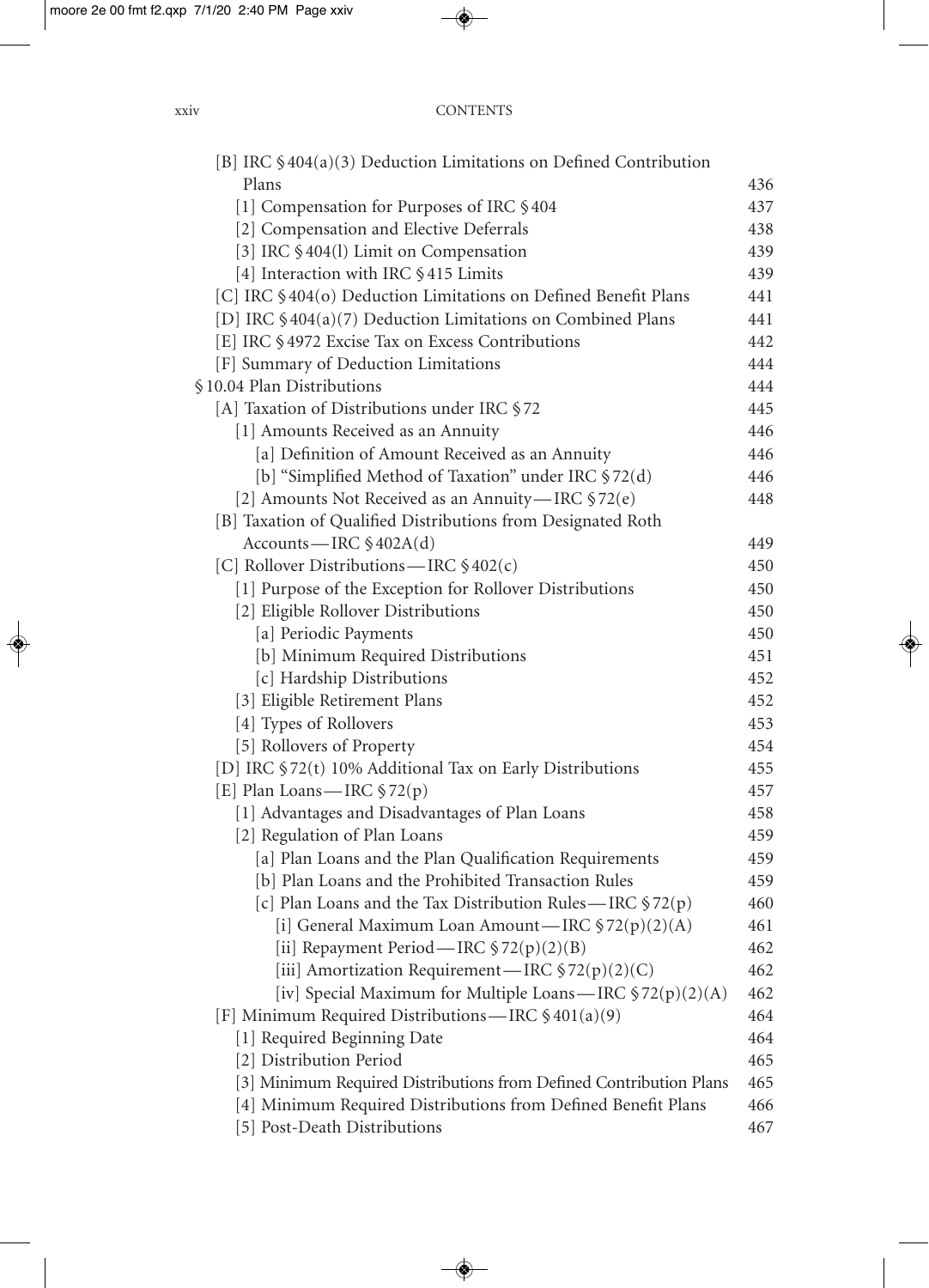| Chapter $11 \cdot$ Plan Termination                                   | 469 |
|-----------------------------------------------------------------------|-----|
| §11.01 Introduction                                                   | 469 |
| §11.02 Regulation of Pension Plan Termination under the Internal      |     |
| Revenue Code                                                          | 469 |
| [A] Special Vesting Requirement—IRC §411(d)(3)                        | 470 |
| [1] Vertical Partial Termination                                      | 471 |
| [2] Horizontal Partial Termination                                    | 471 |
| [B] Tax on Reversions - IRC § 4980                                    | 471 |
| [1] Qualified Replacement Plan                                        | 472 |
| [2] Benefit Increase Exception                                        | 472 |
| §11.03 Regulation of Pension Plan Termination under Title IV of ERISA | 472 |
| [A] Purposes of Title IV of ERISA—ERISA §4002(a)                      | 473 |
| [B] Pension Benefit Guaranty Corporation                              | 474 |
| [C] PBGC Insurance Programs                                           | 474 |
| [1] Single-Employer Program                                           | 474 |
| [2] Multiemployer Program                                             | 475 |
| [D] PBGC Premiums-ERISA §4006(a)(3)                                   | 475 |
| [1] Single-Employer Per-Participant Flat-Rate Premium-ERISA           |     |
| $\frac{\sqrt{4006(a)(3)(A)(i)}}{2}$                                   | 476 |
| [2] Single-Employer Variable-Rate Premium—ERISA §4006(a)(3)(E)        | 476 |
| [3] Single-Employer Termination Premium—ERISA §4006(a)(7)             | 476 |
| [4] Multiemployer Per-Participant Flat-Rate Premium-ERISA             |     |
| $\frac{6}{9}4006(a)(3)(A)(v)$                                         | 477 |
| [5] Critique of PBGC Premium Structure                                | 477 |
| [E] Guaranteed Benefits                                               | 477 |
| [F] Single-Employer Plan Terminations                                 | 479 |
| [1] Voluntary Standard Termination - ERISA §4041(b)                   | 479 |
| [2] Voluntary Distress Termination—ERISA §4041(c)                     | 480 |
| [a] Liquidation Test                                                  | 481 |
| [b] Reorganization Test                                               | 481 |
| [c] Business Continuation Test                                        | 481 |
| [d] Pension Costs Test                                                | 482 |
| [3] Involuntary Termination - ERISA §4042                             | 482 |
| [a] Mandatory Terminations                                            | 482 |
| [b] Discretionary Terminations                                        | 482 |
| [4] Summary of Single-Employer Plan Terminations                      | 483 |
| [G] Liability to PBGC Upon Plan Termination                           | 483 |
| [1] Unfunded Benefit Liabilities                                      | 484 |
| [2] Unpaid Minimum Funding Contributions                              | 484 |
| [3] Unpaid Annual Premiums                                            | 484 |
| [4] Termination Premiums                                              | 485 |
| [H] Distribution of Plan Assets upon Plan Termination                 | 485 |
|                                                                       |     |

**Appendix A • ERISA 487**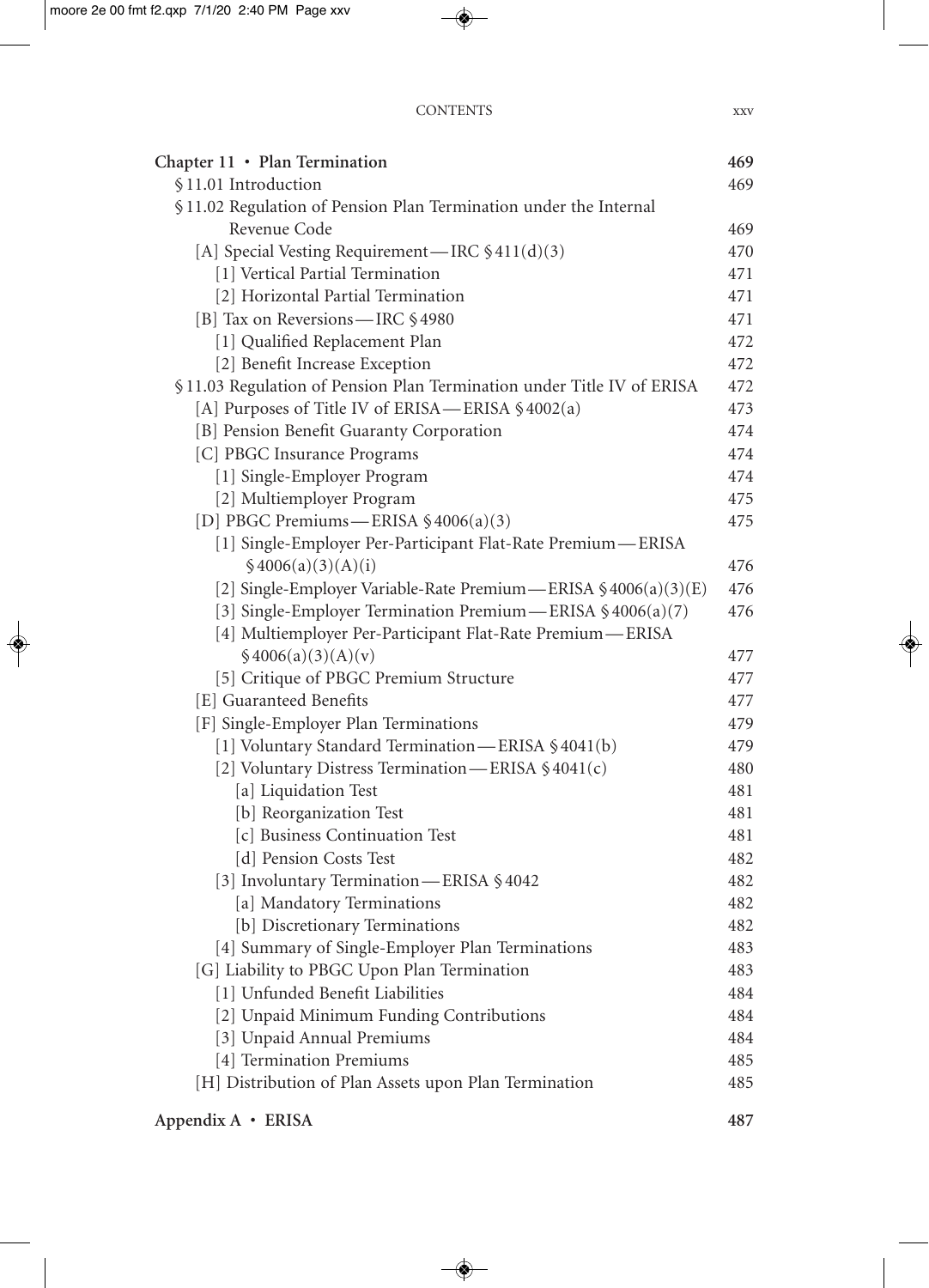| Appendix B • Economic Effect of Favorable Tax Treatment Accorded<br><b>Qualified Plans</b> | 497 |
|--------------------------------------------------------------------------------------------|-----|
| Appendix C • Safe and Unsafe Harbor Percentages                                            | 501 |
| <b>Table of Cases</b>                                                                      | 503 |
| Index                                                                                      | 515 |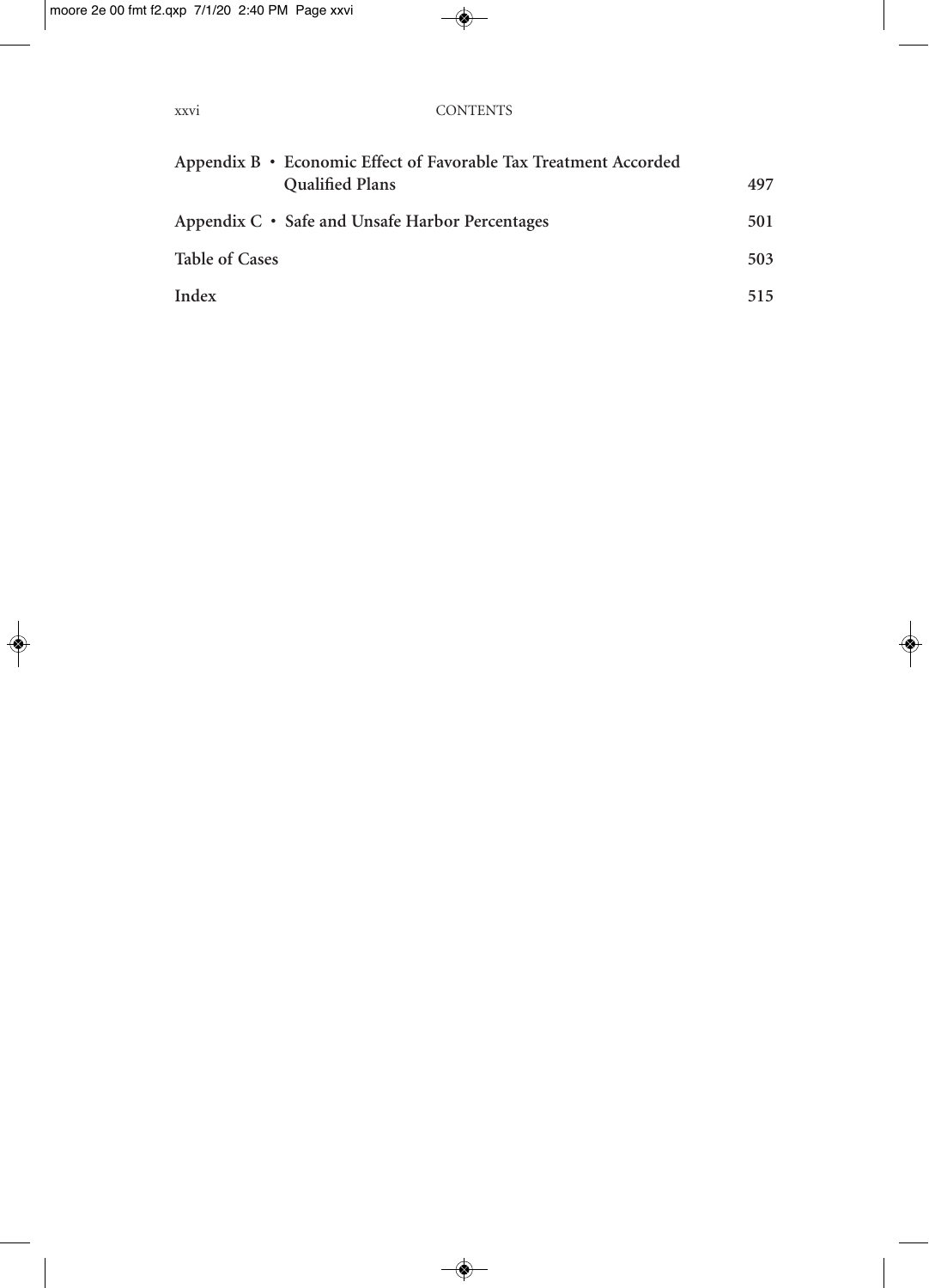### **Preface**

Employee benefits is a vast and complex area of law. This book is intended to provide readers with a broad overview of the subject as well as a taste of both its breadth and its depth.

In order to assist readers with a broad overview of the subject, the book begins with a detailed table of contents and has many charts and diagrams. In order to help readers understand how the law applies, the book provides many examples. Finally, the book includes an extensive set of footnotes with citations that not only provide readers with support for the statements made in the text but also refer them to additional sources that they can consult for further study of the subject.

The book is designed primarily for use by J.D. students enrolled in an employee benefits course. I hope that LLM students, practitioners, judges, and scholars who need an overview of the law will also find it useful.